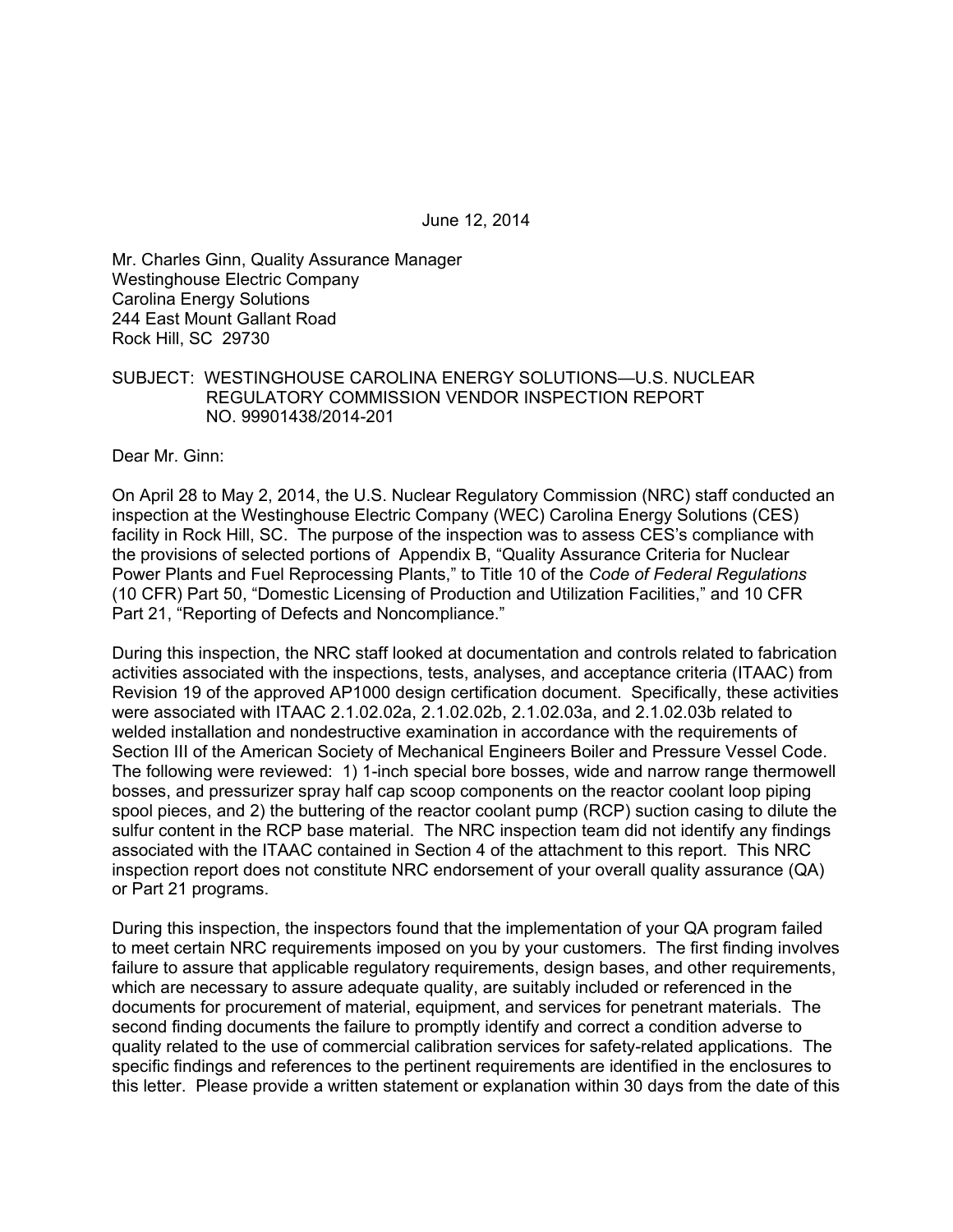C. Ginn - 2 -

letter in accordance with the instructions specified in the enclosed Notice of Nonconformance. We will consider extending the response time if you show good cause for us to do so.

In accordance with 10 CFR 2.390, "Public Inspections, Exemptions, Requests for Withholding," of the NRC's "Rules of Practice," a copy of this letter, its enclosure(s), and your response will be made available electronically for public inspection in the NRC Public Document Room or from the NRC's document system (Agencywide Documents Access and Management System), accessible at http://www.nrc.gov/reading-rm/adams.html. To the extent possible, your response (if applicable) should not include any personal privacy, proprietary, or safeguards information so that it can be made available to the public without redaction.

If personal privacy or proprietary information is necessary to provide an acceptable response, then please provide a bracketed copy of your response that identifies the information that should be protected and a redacted copy of your response that deletes such information. If you request that such material is withheld from public disclosure, you must specifically identify the portions of your response that you seek to have withheld and provide in detail the bases for your claim (e.g., explain why the disclosure of information will create an unwarranted invasion of personal privacy or provide the information required by 10 CFR 2.390(b) to support a request for withholding confidential commercial or financial information). If Safeguards Information is necessary to provide an acceptable response, please provide the level of protection described in 10 CFR 73.21, "Protection of Safeguards Information: Performance Requirements."

Sincerely,

#### */RA/*

Edward H. Roach, Chief Mechanical Vendor Inspection Branch Division of Construction Inspection and Operational Programs Office of New Reactors

Docket No.: 99901438

Enclosure:

- 1. Notice of Nonconformance
- 2. Inspection Report 99901438/2014-201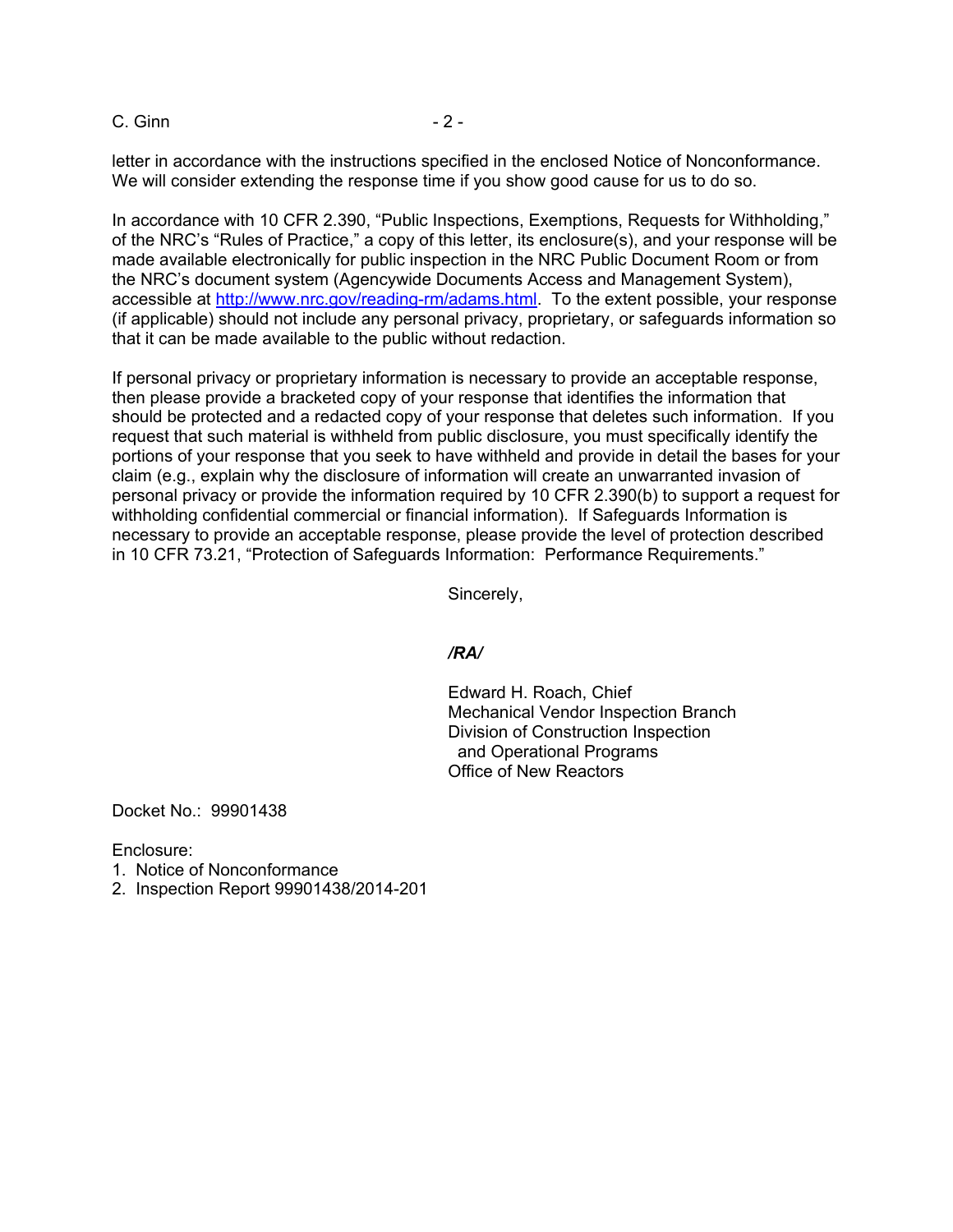C. Ginn - 2 -

letter in accordance with the instructions specified in the enclosed Notice of Nonconformance. We will consider extending the response time if you show good cause for us to do so.

In accordance with 10 CFR 2.390, "Public Inspections, Exemptions, Requests for Withholding," of the NRC's "Rules of Practice," a copy of this letter, its enclosure(s), and your response will be made available electronically for public inspection in the NRC Public Document Room or from the NRC's document system (Agencywide Documents Access and Management System), accessible at http://www.nrc.gov/reading-rm/adams.html. To the extent possible, your response (if applicable) should not include any personal privacy, proprietary, or safeguards information so that it can be made available to the public without redaction.

If personal privacy or proprietary information is necessary to provide an acceptable response, then please provide a bracketed copy of your response that identifies the information that should be protected and a redacted copy of your response that deletes such information. If you request that such material is withheld from public disclosure, you must specifically identify the portions of your response that you seek to have withheld and provide in detail the bases for your claim (e.g., explain why the disclosure of information will create an unwarranted invasion of personal privacy or provide the information required by 10 CFR 2.390(b) to support a request for withholding confidential commercial or financial information). If Safeguards Information is necessary to provide an acceptable response, please provide the level of protection described in 10 CFR 73.21, "Protection of Safeguards Information: Performance Requirements."

Sincerely,

#### */RA/*

Edward H. Roach, Chief Mechanical Vendor Inspection Branch Division of Construction Inspection and Operational Programs Office of New Reactors

Docket No.: 99901438

Enclosure:

1. Notice of Nonconformance

2. Inspection Report 99901438/2014-201

#### **DISTRIBUTION:**

**ASakadales** ERoach KKavanagh RRasmussen ginncd@westinghouse.com

| <b>ADAMS ACCESSION No.: ML14155A399</b><br>*Concurred via email |               |               |               | NRO-002      |
|-----------------------------------------------------------------|---------------|---------------|---------------|--------------|
| <b>OFFICE</b>                                                   | NRO/DCIP/MVIB | NRO/DCIP/MVIB | NRO/DE/MCB    | RII/DCI/CIB3 |
| <b>NAME</b>                                                     | MAnderson*    | ABelen*       | EReichelt*    | PCarman*     |
| <b>DATE</b>                                                     | 06/03/2014    | 06/03/2014    | 06/03/2014    | 06/03/2014   |
| <b>OFFICE</b>                                                   | NRO/DCIP/MVIB | NRO/DCIP      | NRO/DCIP/MVIB |              |
| <b>NAME</b>                                                     | SCrane*       | TFrve*        | ERoach*       |              |
| <b>DATE</b>                                                     | 06/04/2014    | 06/02/2014    | 06/12/2014    |              |

#### **OFFICIAL RECORD COPY**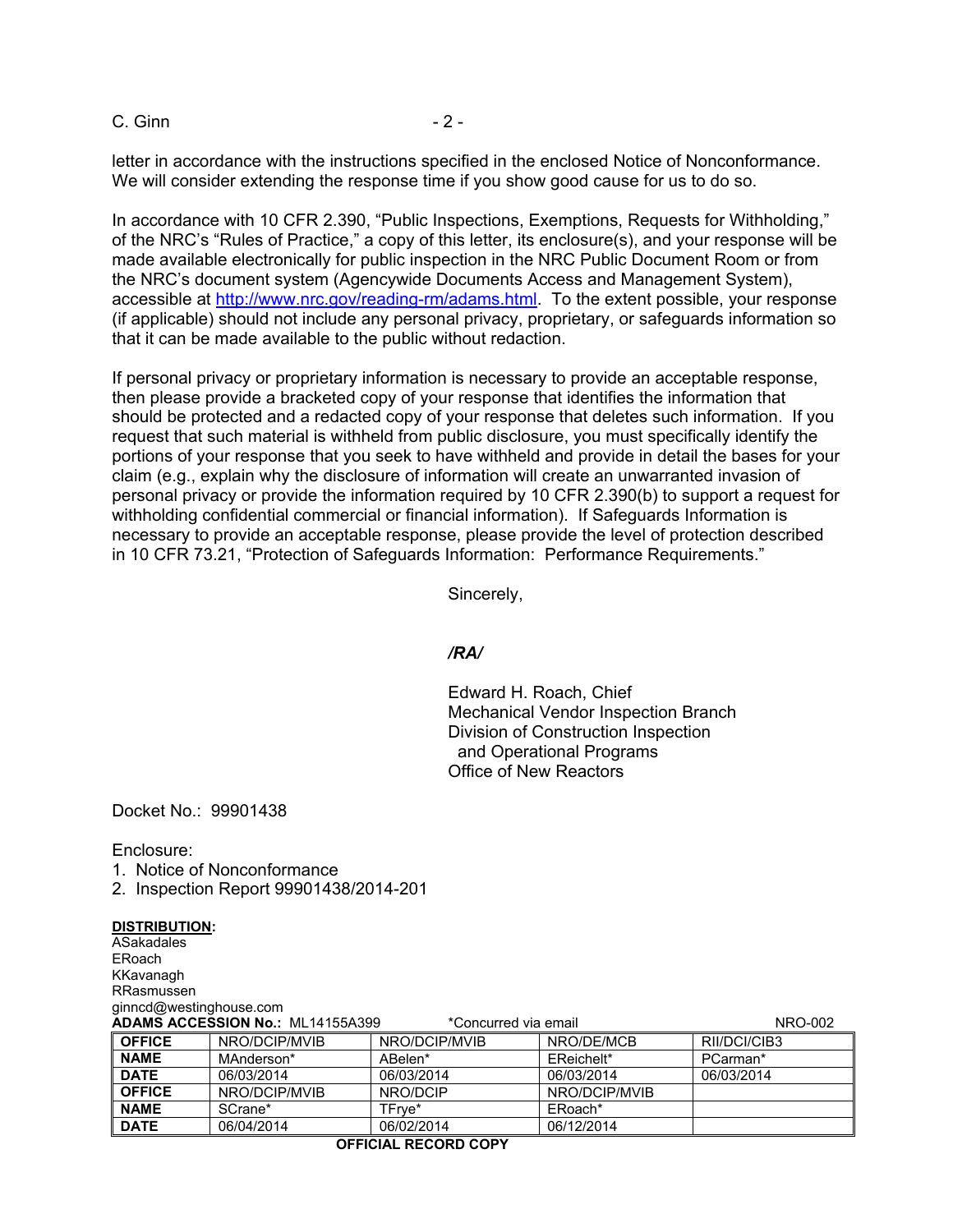## **NOTICE OF NONCONFORMANCE**

Carolina Energy Solutions<br>
Rock Hill. SC 80001438<br>
Rock Hill. SC

Report No. 2014-201

Based on the results of the U.S. Nuclear Regulatory Commission (NRC) inspection conducted at Westinghouse Carolina Energy Solutions (CES) at the Rock Hill, SC, facility from April 28, 2014, through May 2, 2014, certain activities were not conducted in accordance with NRC requirements, which were contractually imposed on CES by its customers or NRC licensees.

A. Criterion IV, "Procurement Document Control," of Appendix B, "Quality Assurance Criteria for Nuclear Power Plants and Fuel Reprocessing Plants," to Title 10 of the *Code of Federal Regulations* (10 CFR) Part 50, "Domestic Licensing of Production and Utilization Facilities," states, "measures shall be established to assure that applicable regulatory requirements, design bases, and other requirements which are necessary to assure adequate quality are suitably included or referenced in the documents for procurement of material, equipment, and services, whether purchased by the applicant or by its contractors or subcontractors."

APP-PL01-Z0-201, revision 1, "Reactor Coolant Loop Piping Fabrication Specification Including Welding," governs the production of the reactor coolant loop piping for the Vogtle and Summer projects. APP-PL01-Z0-201 invokes the 1998 Edition through the 2000 Addenda of the American Society of Mechanical Engineers (ASME) Boiler and Pressure Vessel Code (B&PV).

ASME B&PV Code Section V, "Nondestructive Examination," Subsection A, "Nondestructive Examination Methods," Article 6, "Liquid Penetrant Examination," Mandatory Appendix II, "Control of Contaminants for Liquid Penetrant Examination," Paragraph 642 requires all penetrant materials used for examining austenitic steel be analyzed individually for total halogen content in accordance with Annex 4 of SE-165, "Standard Test Method for Liquid Penetrant Examination." Alternatively, the material may be decomposed and analyzed in accordance with SE-165, Annex 2 for chlorine and SE-165, Annex 3 for fluorine.

Contrary to the above, as of May 2, 2014, CES failed to assure that applicable regulatory requirements, design bases, and other requirements which are necessary to assure adequate quality are suitably included or referenced in the documents for procurement of material, equipment, and services. Specifically, CES failed to ensure that testing of the penetrant materials performed by NLS Analytical Services, Inc., under Purchase Order (PO) 4500619362, was performed in accordance with ASME SE-165.

This issue has been identified as Nonconformance 99901438/2014-201-01.

B. Criterion XVI, "Corrective Action," of Appendix B to 10 CFR Part 50, states, in part, that "Measures shall be established to ensure that conditions adverse to quality, such as failures, malfunctions, deficiencies, deviations, defective material and equipment, and nonconformances are promptly identified and corrected."

Carolina Energy Solutions' "Quality Assurance Program Manual," Revision 6, dated February 22, 2013, Section 16, states that "measures established to assure that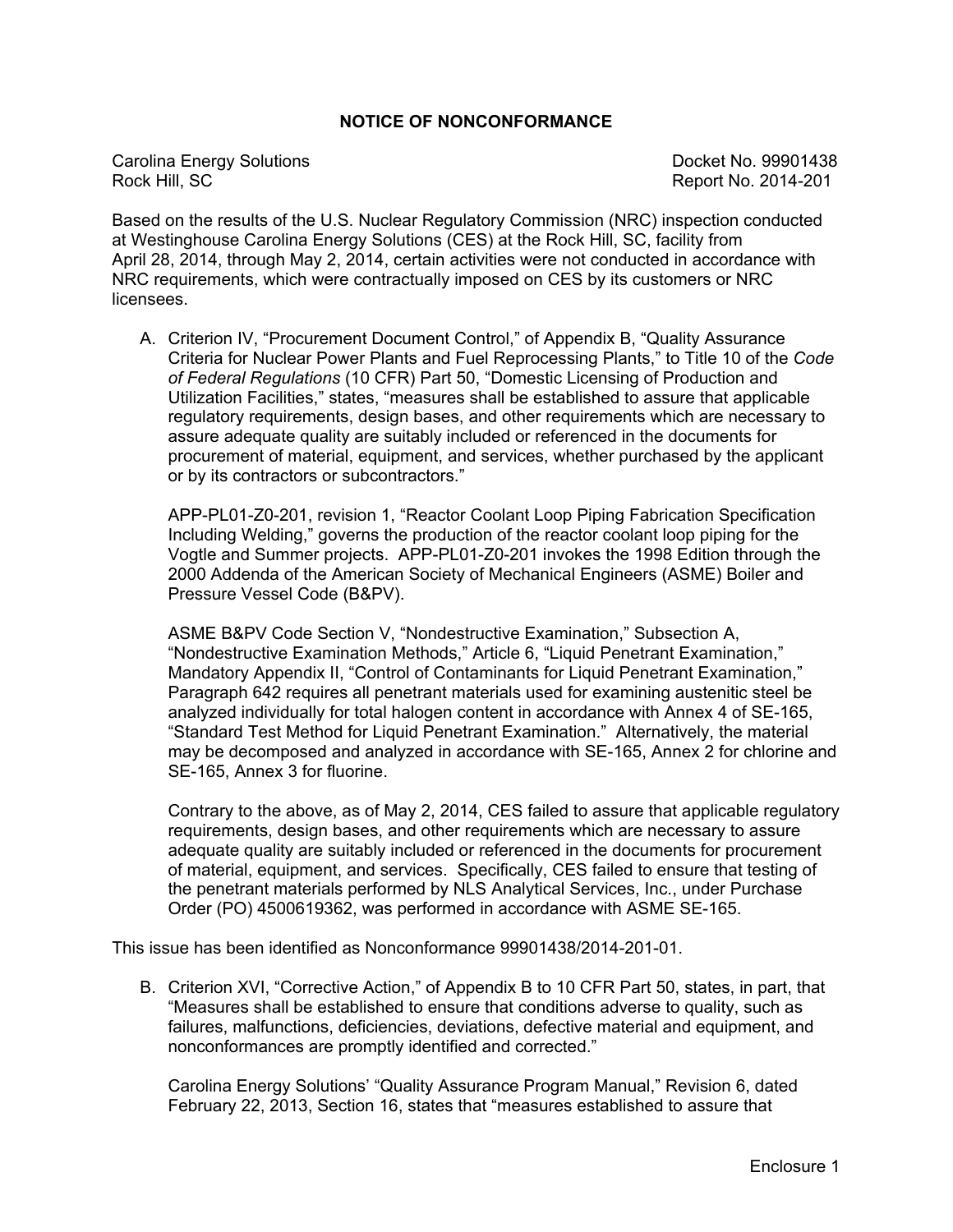conditions adverse to quality such as failures, malfunctions, deficiencies, deviations, defective material and equipment, and nonconformances are promptly identified and corrected."

Contrary to the above, as of May 2, 2014, Carolina Energy Solutions failed to promptly identify and correct a condition adverse to quality. Specifically:

- 1. The 2013 Nuclear Procurement Issues Committee (NUPIC) audit of CES identified that CGQP-7.0, Control of Purchased Material, Equipment, and Services, allows for the acceptance of commercial calibration services for use in safety-related applications without performing dedication. CES opened Issue Report 13-074-P001 to revise the procedure. However, CES had issued POs for commercial calibration services to be used in safety-related applications without performing dedication before the procedure was corrected and did not evaluate the effect of using any commercially calibrated equipment on basic components, including items that had shipped.
- 2. The CES 2013 Internal Audit performed by Global QA Inc. identified that CGQP-18.0, Audits, allows for the acceptance of commercial calibration services for use in safety-related applications without performing dedication. CES failed to open an issue report to correct the procedure, issued POs for commercial calibration services to be used in safety-related applications without performing dedication, and did not evaluate the effect of using any commercially calibrated equipment on basic components, including items that had shipped

This issue has been identified as Nonconformance 99901438/2014-201-02.

Please provide a written statement or explanation to the U.S. Nuclear Regulatory Commission, ATTN: Document Control Desk, Washington, DC 20555-0001 with a copy to the Chief, Mechanical Vendor Inspection Branch, Division of Construction Inspection and Operational Programs, Office of New Reactors, within 30 days of the date of the letter transmitting this Notice of Nonconformance. This reply should be clearly marked as a "Reply to a Notice of Nonconformance" and should include for each noncompliance: (1) the reason for the noncompliance, or if contested, the basis for disputing the noncompliance, (2) the corrective steps that have been taken and the results achieved, (3) the corrective steps that will be taken to avoid noncompliances, and (4) the date when your corrective action will be completed. Where good cause is shown, consideration will be given to extending the response time.

Because your response will be made available electronically for public inspection in the NRC Public Document Room or from the NRC's document system (ADAMS), accessible from the NRC Web site at http://www.nrc.gov/reading-rm/adams.html, to the extent possible, it should not include any personal privacy, proprietary, or safeguards information so that it can be made available to the public without redaction. If personal privacy or proprietary information is necessary to provide an acceptable response, then please provide a bracketed copy of your response that identifies the information that should be protected and a redacted copy of your response that deletes such information.

If you request withholding of such material, you must specifically identify the portions of your response that you seek to have withheld and provide in detail the bases for your claim of withholding (e.g., explain why the disclosure of information will create an unwarranted invasion of personal privacy or provide the information required by 10 CFR 2.390(b) to support a request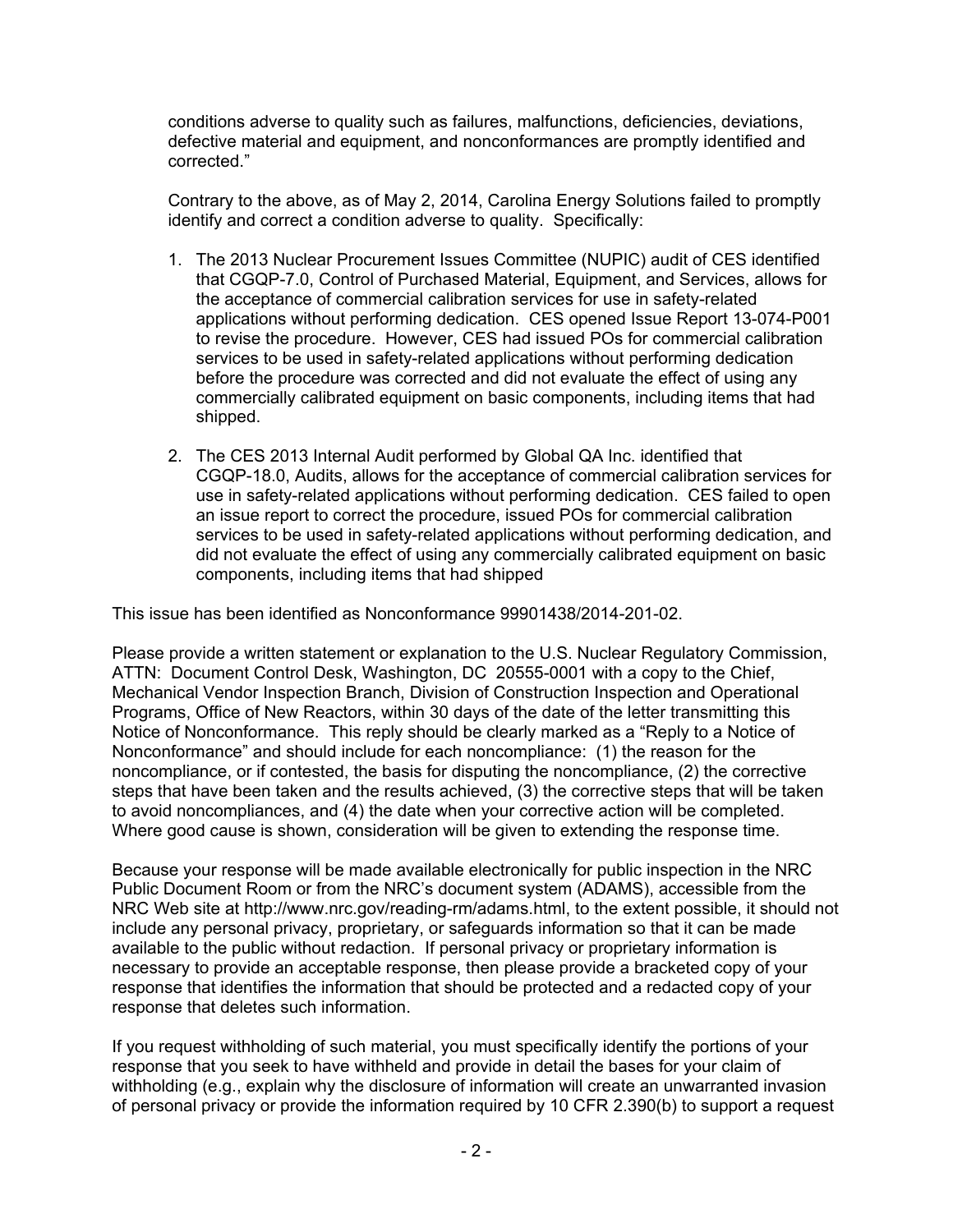for withholding confidential commercial or financial information). If safeguards information is necessary to provide an acceptable response, please provide the level of protection described in 10 CFR 73.21.

Dated this 12th day of June 2014.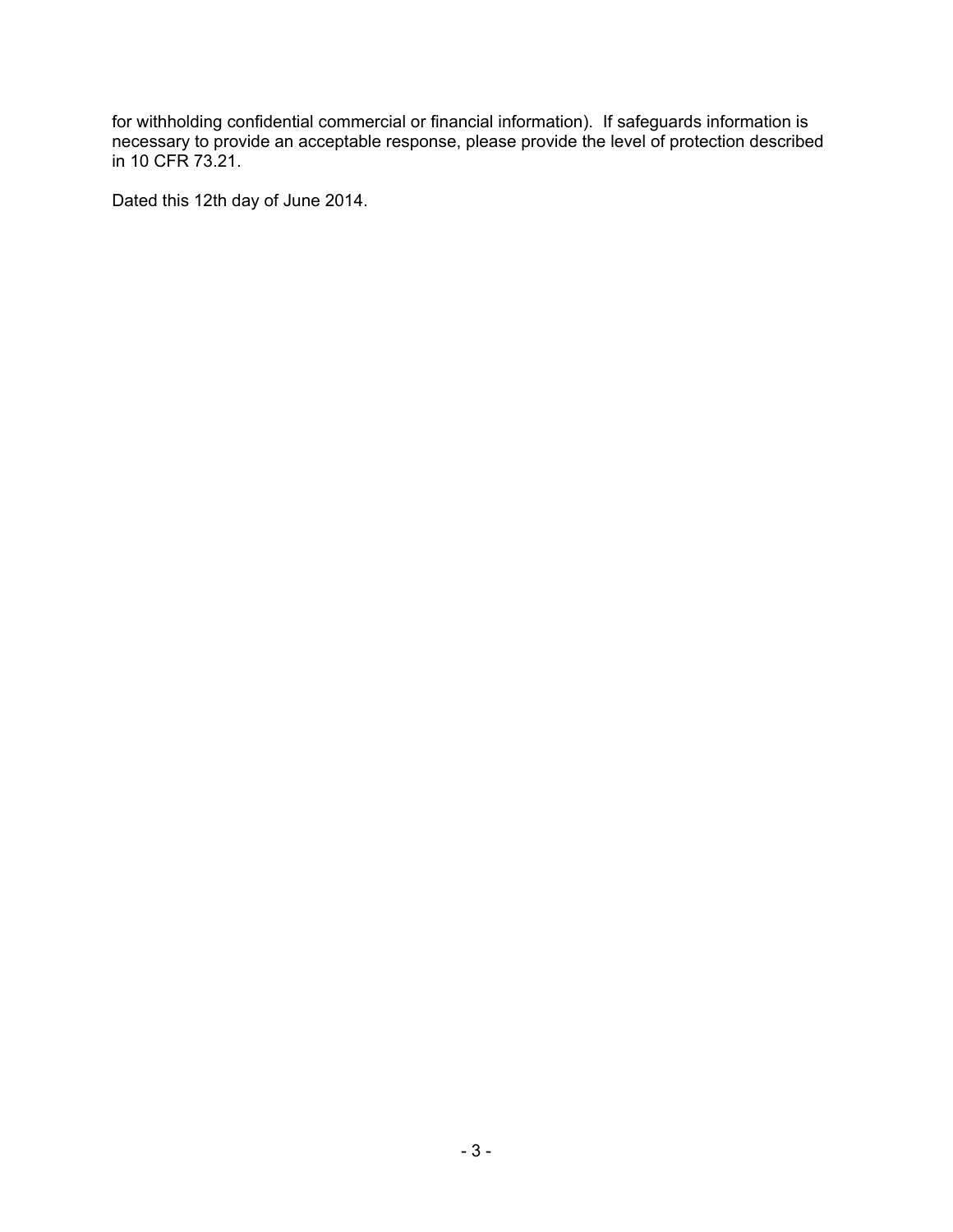#### **U.S. NUCLEAR REGULATORY COMMISSION OFFICE OF NEW REACTORS DIVISION OF CONSTRUCTION INSPECTION AND OPERATIONAL PROGRAMS VENDOR INSPECTION REPORT**

| Docket No.:                       | 99901438                                                                                                                                                                                                                                                                                                                                                                                                                  |                                                                                |  |
|-----------------------------------|---------------------------------------------------------------------------------------------------------------------------------------------------------------------------------------------------------------------------------------------------------------------------------------------------------------------------------------------------------------------------------------------------------------------------|--------------------------------------------------------------------------------|--|
| Report No.:                       | 99901438/2014-201                                                                                                                                                                                                                                                                                                                                                                                                         |                                                                                |  |
| Vendor:                           | <b>Westinghouse Carolina Energy Solutions</b><br>244 East Mount Gallant Road<br><b>Rock Hill, SC 29730</b>                                                                                                                                                                                                                                                                                                                |                                                                                |  |
| <b>Vendor Contact:</b>            | Mr. Charles Ginn, Quality Assurance Manager<br>ginncd@westinghouse.com                                                                                                                                                                                                                                                                                                                                                    |                                                                                |  |
| <b>Nuclear Industry Activity:</b> | Westinghouse Carolina Energy Solutions (CES), located in Rock<br>Hill, SC, has been providing shop fabrication, production and field<br>services to erect, modify, or replace piping, vessels, and plant<br>components for the nuclear industry since 1998. CES's scope of<br>supply includes fabrication, installation, assembly, nondestructive<br>examination (NDE), and welding of ASME Class 1, 2 & 3<br>components. |                                                                                |  |
| <b>Inspection Dates:</b>          | April 28 - May 2, 2014                                                                                                                                                                                                                                                                                                                                                                                                    |                                                                                |  |
| Inspectors:                       | Samantha Crane<br>Aixa Belen<br>Mary Anderson<br><b>Eric Reichelt</b><br>Paul Carman                                                                                                                                                                                                                                                                                                                                      | NRO/DCIP/MVIB<br>NRO/DCIP/MVIB<br>NRO/DCIP/MVIB<br>NRO/DE/MCB<br>R-II/DCI/CIB3 |  |
| Approved by:                      | Edward H. Roach, Chief<br>Mechanical Vendor Inspection Branch<br>Division of Construction Inspection<br>and Operational Programs<br><b>Office of New Reactors</b>                                                                                                                                                                                                                                                         |                                                                                |  |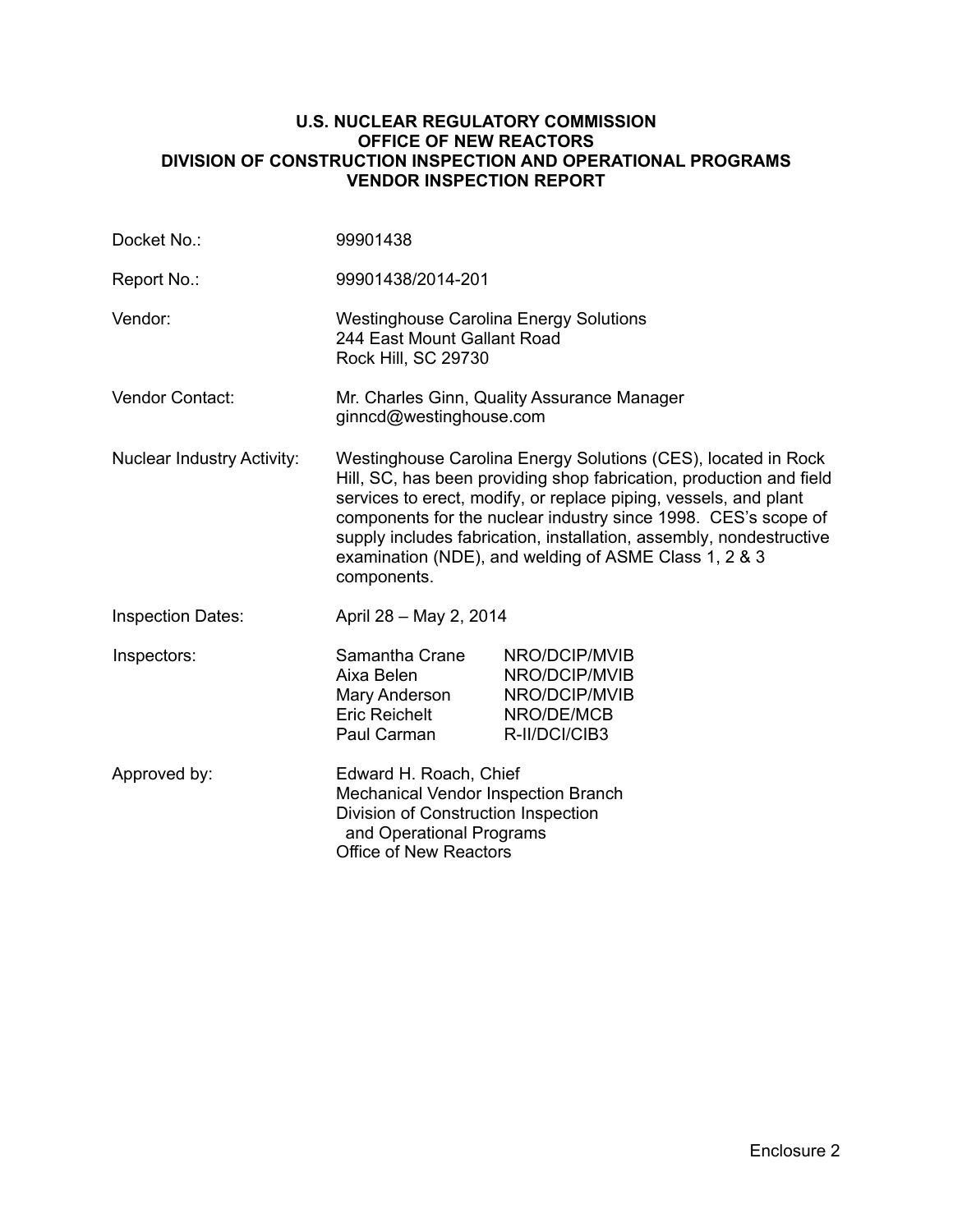## **EXECUTIVE SUMMARY**

#### Carolina Energy Solutions 99901438/2014-201

The U.S. Nuclear Regulatory Commission (NRC) conducted this vendor inspection to verify that Westinghouse Carolina Energy Solutions (hereafter referred to as CES), implemented an adequate quality assurance program that complies with the requirements of Appendix B, "Quality Assurance Criteria for Nuclear Power Plants and Fuel Reprocessing Plants," to Title 10 of the *Code of Federal Regulations* (10 CFR) Part 50, "Domestic Licensing of Production and Utilization Facilities," and 10 CFR Part 21 "Reporting of Defects and Noncompliance."

The NRC staff looked at documentation and controls for fabrication activities associated with the inspections, tests, analyses, and acceptance criteria (ITAAC) from revision 19 of the approved AP1000 design certification document. Specifically, these activities were associated with ITAAC 2.1.02.02a, 2.1.02.02b, 2.1.02.03a, and 2.1.02.03b related to welded installation and nondestructive examination in accordance with the requirements of Section III of the American Society of Mechanical Engineers (ASME) Boiler and Pressure Vessel Code. The following were reviewed: 1) 1-inch special bore bosses, wide and narrow range thermowell bosses, and pressurizer spray half cap scoop components on the reactor coolant loop (RCL) piping spool pieces, and 2) the buttering of the reactor coolant pump (RCP) suction casing to dilute the sulfur content in the RCP base material. The inspectors reviewed 10 CFR Part 21, Order Entry, Oversight of Contracted Activities, Control of Special Processes, Control of Measuring and Test Equipment, Nonconformance/Corrective Action Program, and ITAAC.

The following regulations served as the bases for this NRC inspection:

- Appendix B to 10 CFR Part 50
- 10 CFR Part 21

Inspection procedures (IP) that were used included: IP 43002, "Routine Inspections of Nuclear Vendors" dated July 15, 2013, and IP 36100, "Inspection of 10 CFR Part 21 and Programs for Reporting Defects and Noncompliance" dated February 13, 2012.

The results of the inspection are summarized below.

## Oversight of Contracted Activities

The inspectors issued NON 99901438/2014-201-01 for CES's failure to ensure that testing of the penetrant materials performed by NLS Analytical Services, Inc., under Purchase Order 4500619362, was performed in accordance with ASME SE-165. With the exception of the above cited nonconformance, the inspectors found that CES's oversight of contracted activities met the requirements of Criteria IV, "Procurement Document Control"; VII, "Control of Purchased Material, Equipment, and Services"; and XVIII, "Audits," of Appendix B to 10 CFR 50.

## Nonconformance/Corrective Action

The inspectors issued NON 99901438/2014-201-02 for CES's failure to promptly identify and correct a condition adverse to quality related to the use of commercially calibrated equipment for safety-related applications. With the exception of the above cited nonconformance, the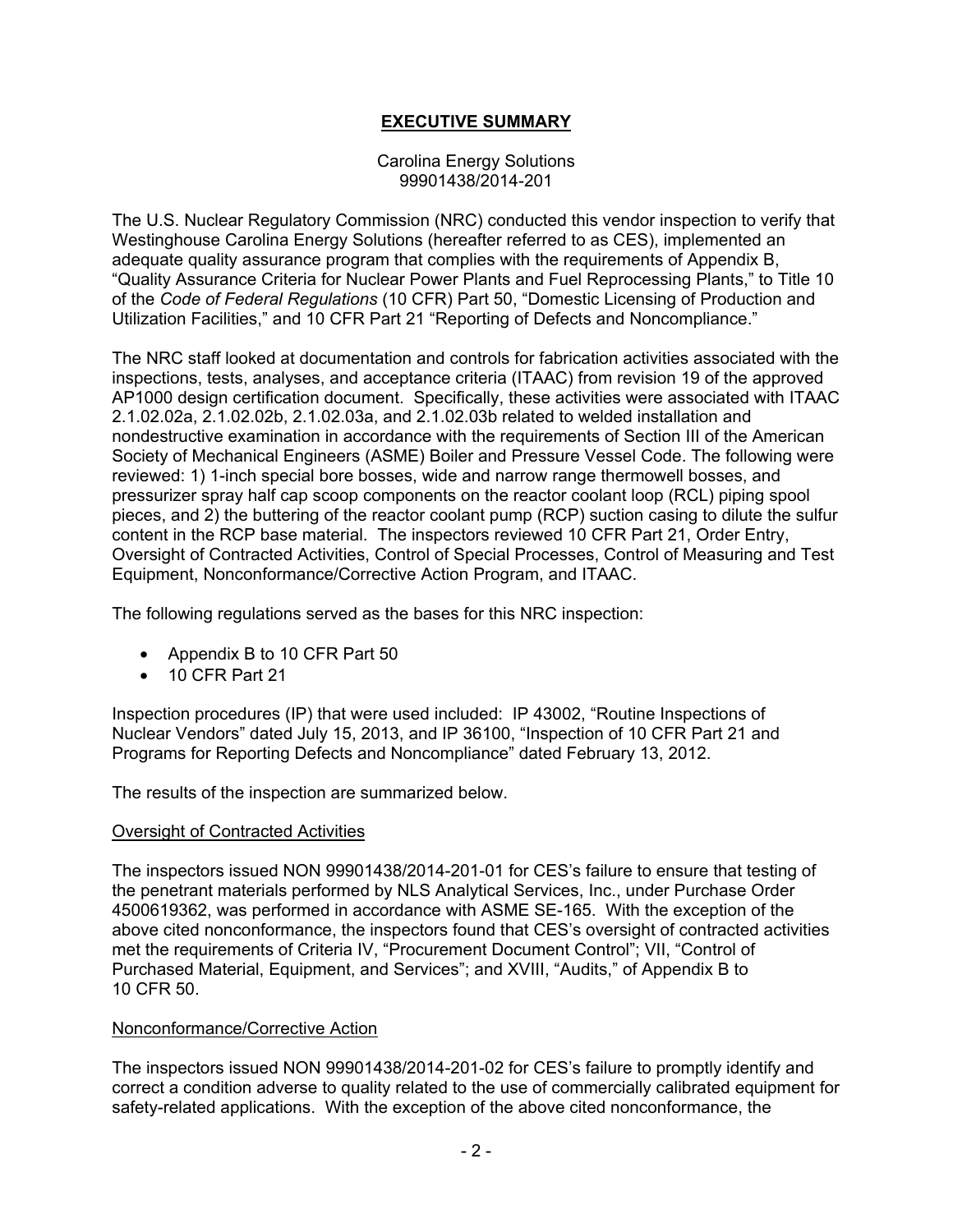inspectors determined that the implementation of CES's programs for control of nonconforming material, parts, or components and corrective action were consistent with the regulatory requirements in Criterion XV, "Nonconforming Materials, Parts, or Components," and Criterion XVI, "Corrective Action," of Appendix B to 10 CFR Part 50.

### Other Inspection Areas

The inspectors determined that CES is implementing its programs for 10 CFR Part 21, order entry, control of special processes, control of measuring and test equipment, nonconforming materials parts and components, and corrective actions in accordance with the applicable regulatory requirements of Appendix B to 10 CFR Part 50. Based on the limited sample of documents reviewed and activities observed, the inspectors also determined that CES is implementing its policies and procedures associated with these programs. No findings of significance were identified.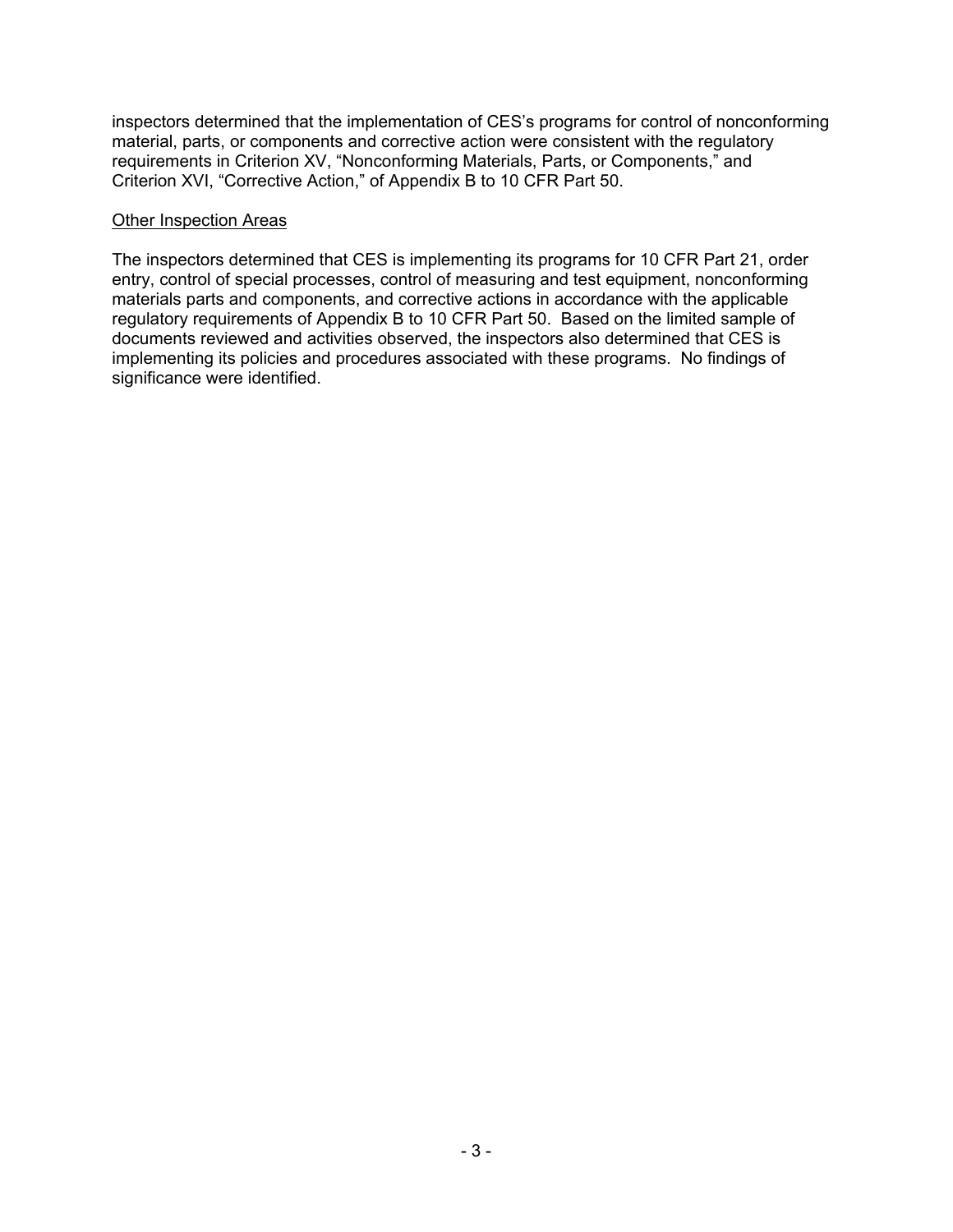## **REPORT DETAILS**

### 1. 10 CFR Part 21 Program

#### a. Inspection Scope

The inspectors reviewed Carolina Energy Solutions' (CES's) policies and implementing procedures that govern its Title 10 of the *Code of Federal Regulations* (10 CFR) Part 21, "Reporting of Defects and Noncompliance," program to verify that the requirements had been effectively implemented for evaluating deviations and failures to comply. The inspectors reviewed CES's procedures that govern corrective actions, the control and correction of nonconforming items, as well as interviewed quality assurance staff members and engineers, to verify an adequate and direct connection to the 10 CFR Part 21 program, and compliance with regulatory requirements. Additionally, the inspectors reviewed and evaluated postings for compliance with 10 CFR 21.6, "Posting Requirements."

The documents reviewed by the inspectors are included in the attachment to this inspection report.

#### b. Observations and Findings

The inspectors reviewed CES procedure CGQP 16.1 "10 CFR 21 Notification," Revision 0, dated June 19, 2012 and verified that the procedure addressed the requirements of 10 CFR 21.21(a) with respect to the timelines for performing an evaluation and reporting, and the responsibilities of the responsible officer; however, the procedure did not provide procedural steps that described how to evaluate deviations or failures to comply to determine if they are a defect or failure to comply associated with a substantial safety hazard. At the time of the inspection, the inspectors noted that CES had not performed any evaluations or issued any Part 21 reports. Based on the sample of nonconformance reports and corrective action and "Discrete Issue/Suggestion for Improvement" reports reviewed, the inspectors did not find any examples that should have been evaluated or reported under the Part 21 requirements. As a result of the inspection, CES wrote Discrete Issue/Suggestion for Improvement Number 100009893 related to its 10 CFR Part 21 evaluation procedure. This issue constitutes a nonconformance of minor significance and is not subject to formal enforcement action.

#### c. Conclusions

The inspectors determined that CES appropriately translated the requirements of 10 CFR Part 21 into implementing procedures and, for those activities that the inspectors reviewed, implemented them in accordance with CES's procedures.

#### 2. Order Entry

#### a. Inspection Scope

The inspectors reviewed CES's policies and procedures governing the translation of technical requirements and design bases into specifications, drawings, procedures, and instructions to verify compliance with the requirements of Criterion III, "Design Control," of Appendix B, "Quality Assurance Criteria for Nuclear Power Plants and Fuel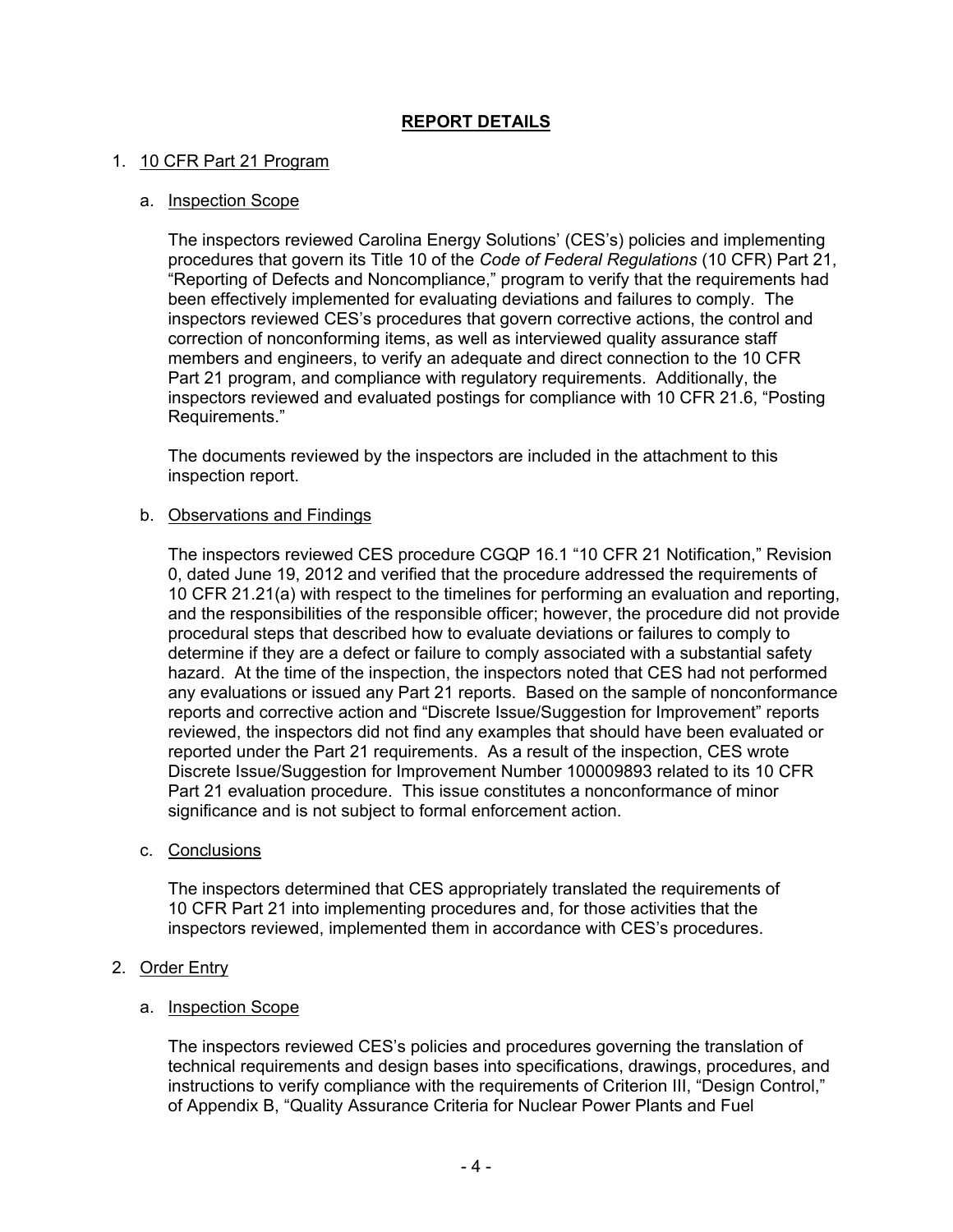Reprocessing Plants," to 10 CFR Part 50, "Domestic Licensing of Production and Utilization Facilities." The inspectors reviewed the AP1000 design certification document and associated Westinghouse Specifications for the installation of thermowell boss and pipe scoop components in the AP1000 reactor coolant loop piping for V.C. Summer Unit 2, Vogtle Units 3 and 4, and the buttering of the reactor coolant pump casings for V.C. Summer Units 2 and 3. The NRC inspection team interviewed personnel and verified that Westinghouse technical and quality requirements were properly translated into the preparation of purchase orders, Project Quality Plans, Project Instructions, welding procedures, and weld travelers. In addition, the NRC inspection team verified that the materials of construction conformed to the appropriate material specification identified.

The NRC inspection team noted that Westinghouse provided the manufacturing drawings to CES and CES reviewed them before starting the work. After the review, CES sent any changes or recommendations about the drawings to Westinghouse for approval and incorporation in the new revision of the drawings. The NRC inspection verified that these changes were performed in accordance with the approved procedures and processes.

The documents reviewed by the inspectors are included in the attachment to this inspection report.

### b. Observations and Findings

No findings of significance were identified.

c. Conclusions

Based on the samples reviewed, the inspectors determined the sampled requirements set forth in the customer purchase specifications were effectively translated into specifications, drawings, procedures, and instructions.

## 3. Oversight of Contracted Activities

#### a. Inspection Scope

The inspectors reviewed CES's policies and procedures for the oversight of contracted activities to verify compliance with Criteria IV, "Procurement Document Control"; VII, "Control of Purchased Material, Equipment, and Services"; and XVIII, "Audits," of Appendix B to 10 CFR Part 50. The inspectors evaluated CES's procurement controls and procedures established in CES's Quality Assurance Program Manual and implementing procedures.

The inspectors reviewed a sample of purchase orders for calibration services, testing services, welding consumables, and material to ensure they included the regulatory requirements, design basis, and other applicable requirements in procurement documents for safety-related components for the U.S. operating reactors.

The inspectors also reviewed a sample of external audits and CES's acceptance of those audits, to verify that CES appropriately qualified its suppliers. The inspectors reviewed the audits to verify that scheduled audits were performed using checklists that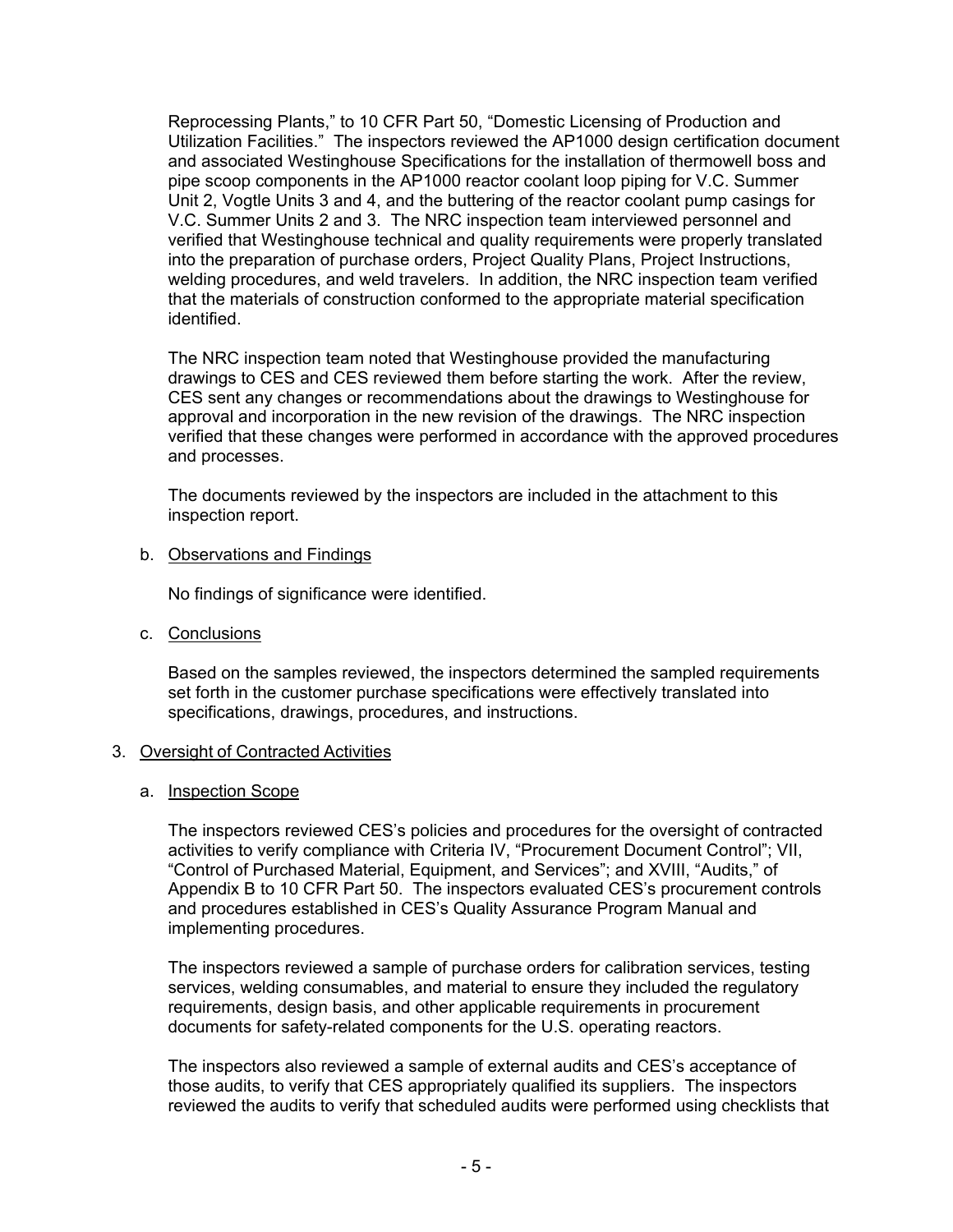included an audit plan, audit results, documented objective evidence, and a review of audit results by responsible management, that the audits were performed at the minimum frequency as specified in the regulatory and CES requirements, and that follow-up action was taken where indicated.

The documents reviewed by the inspectors are included in the attachment to this inspection report.

#### b. Observations and Findings

APP-PL01-Z0-201, "Reactor Coolant Loop Piping Fabrication Specification Including Welding," revision 1, governs the production of the reactor coolant loop piping for the Vogtle and Summer projects. The inspectors reviewed APP-PL01-Z0-201 to identify the applicable quality and technical requirements and verify that they were appropriately considered and included in procurement activities. APP-PL01-Z0-201 invokes, in part: 10 CFR Part 21, 10 CFR 50 Appendix B, ASME B&PV Code, APP-GW-VLR-002 Revision 1, "Technical Requirements of Stainless Steels, Nickel-Base Alloys, Carbon and Low Alloy Steels, and Welding Materials for the AP1000," and APP-GW-Z0-602, "AP1000 Cleaning and Cleanliness Requirements of Equipment for Use in Nuclear Steam Supply and Associated Systems."

ASME B&PV Code Section V, Article 6, Appendix II-642 requires all penetrant materials used for examining austenitic steel be analyzed individually for total halogen content in accordance with Annex 4 of SE-165, "Standard Test Method for Liquid Penetrant Examination." Alternatively, the material may be decomposed and analyzed in accordance with SE-165, Annex 2 for chlorine and SE-165, Annex 3 for fluorine.

APP-GW-VLR-002, APP-GW-Z0-602, and Project Instruction 4401541-02 all require non-metallic material that comes into contact with the reactor coolant loop piping, including penetrant material, to be analyzed before use and set a maximum halide limit of 200 parts per million (ppm).

The inspectors reviewed Purchase Order (PO) 4500619362 to NSL Analytical Services, Inc., for the chemical analysis of penetrant materials and identified that CES failed to ensure that the testing of the penetrant material was performed to ASME SE-165. This issue was identified as Notice of Nonconformance (NON) 99901438/2014-201-01.

Where a satisfactory substitute material free of such contaminants cannot be found, APP-PL01-Z0-201 requires all surfaces, crevices, blind holes, etc., to be thoroughly cleaned to remove all of the contaminant prior to any operation involving elevated temperatures, and Westinghouse approval of the cleaning procedure and the inspection procedure for removal of the contaminant. It also requires approved procedures to meet APP-GW-Z0-602, which states that the cleaning procedure must contain the chemistry of the non-product material and proof that the detrimental material can be removed by cleaning. APP-GW-Z0-602 requires one-time qualification of the cleaning method on a representative sample using a swipe test and chemical analysis by ion chromatography. The swipe test procedure is described in Attachment 5 of PI 4401541-02.

The inspectors reviewed PO 4500618184 to RJ Lee Group Inc., for the qualification of the swipe test procedure and identified that the CES failed to specifically require the testing be done by ion chromatography. However, since the test report identified that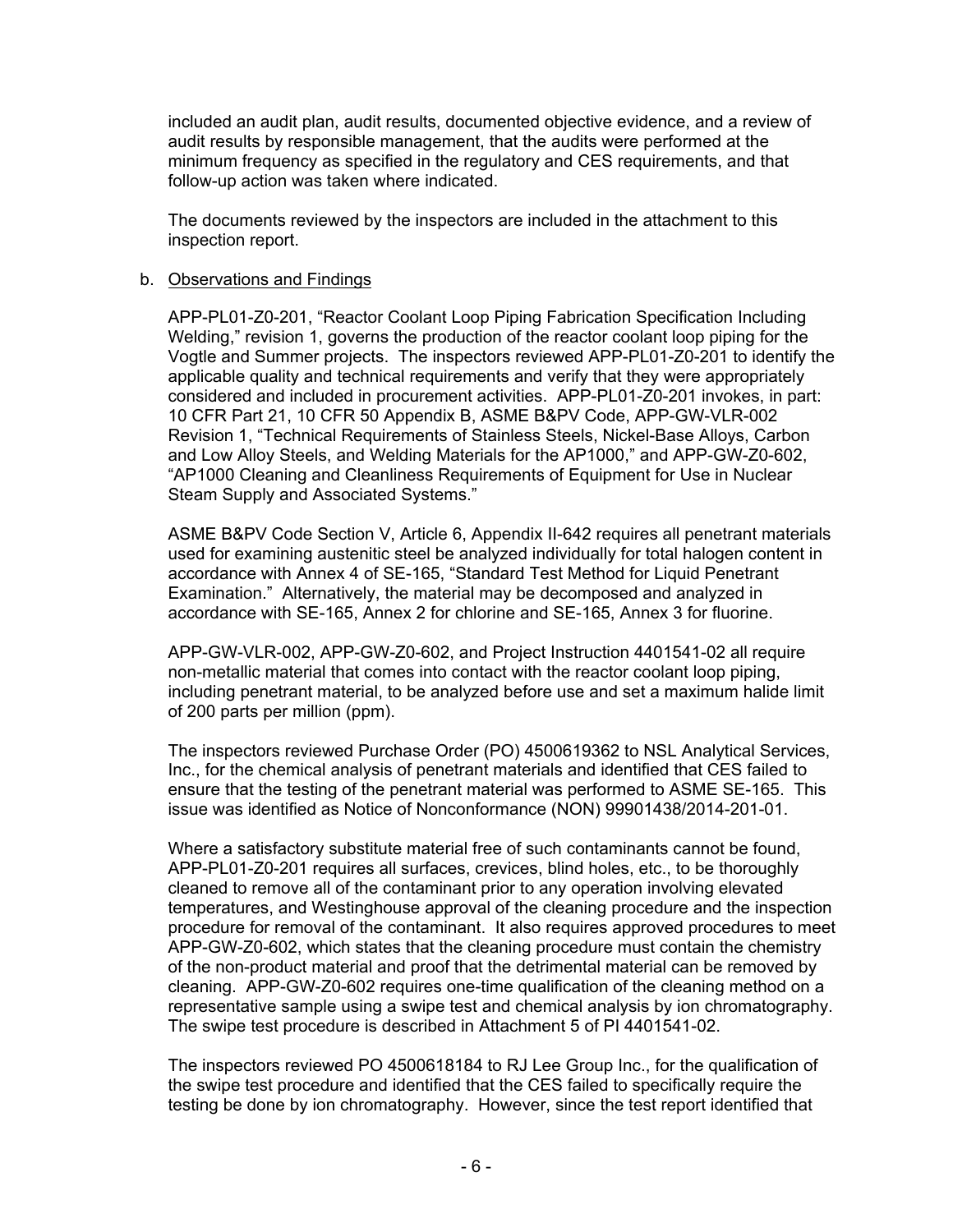the testing was performed by ion chromatography, this failure constitutes a nonconformance of minor significance and is not subject to formal enforcement action.

## c. Conclusions

With the exception of NON 99901438/2014-201-01 for failure to require testing be performed per appropriate technical requirements, the inspectors concluded that CES adequately approved and controlled activities performed by its suppliers consistent with the regulatory requirements of Criteria IV, VII, and XVIII of Appendix B to 10 CFR Part 50. Based on the documentation reviewed, the NRC inspectors determined that CES was effectively implementing its quality assurance manual and the associated procedures.

## 4. Control of Special Processes

## a. Inspection Scope

The inspectors reviewed CES's policies and procedures for the control of special processes to verify compliance with the regulatory requirements of Criterion IX, "Control of Special Processes," in Appendix B to 10 CFR Part 50.

To verify that procedures that govern the control of special processes had been established and implemented, the inspectors performed shop surveillances, personnel interviews, and procedural reviews. The inspectors performed a shop surveillance of the Welding and Material Control area, and interviewed shop managers and inspectors to gain an understanding of the implementation of the quality assurance process. The inspectors reviewed welding and nondestructive examination (NDE) documentation in the Quality Assurance Data Package for the AP1000 Reactor Coolant Pump (RCP) Casings. The inspectors also reviewed a sample of welding and NDE documents, weld procedures, welding procedure specifications (WPS), procedure qualification records (PQR), and welder qualifications associated with the fabrication activities of the AP1000 RCP Casings and Reactor Coolant Loop (RCL) piping. The inspectors reviewed shop travelers, process sheets, instructions, and checklists and reviewed CES's controls for traceability of material. The inspectors also reviewed CES's established processes to evaluate whether adequate guidance existed for generation of these control documents. The inspectors reviewed a sampling of welding certified material test reports, Penetrant Examination test documentation, calibration records, completed travelers, heat treatment records, and NDE test reports. The inspectors also verified that they comply with CES procedures and applicable code.

The documents reviewed by the inspectors are included in the attachment to this inspection report.

## b. Observations and Findings

Nonconformance Report (NCR) 38-13 was opened to address unacceptable base metal defects and weld buttering defects for the serial number 1288 and serial number 1290 V.C. Summer Unit 2 RCP Casings. The NCR was dispositioned as a repair and required the RCP Casing base metal to be repaired with weld filler metal type 308L and the associated weld buttering with weld filler metal type 309L. The inspectors identified that Revision 0 of Attachment 10 for Weld Travelers 4401721-01-1288 and 4401721-01-1290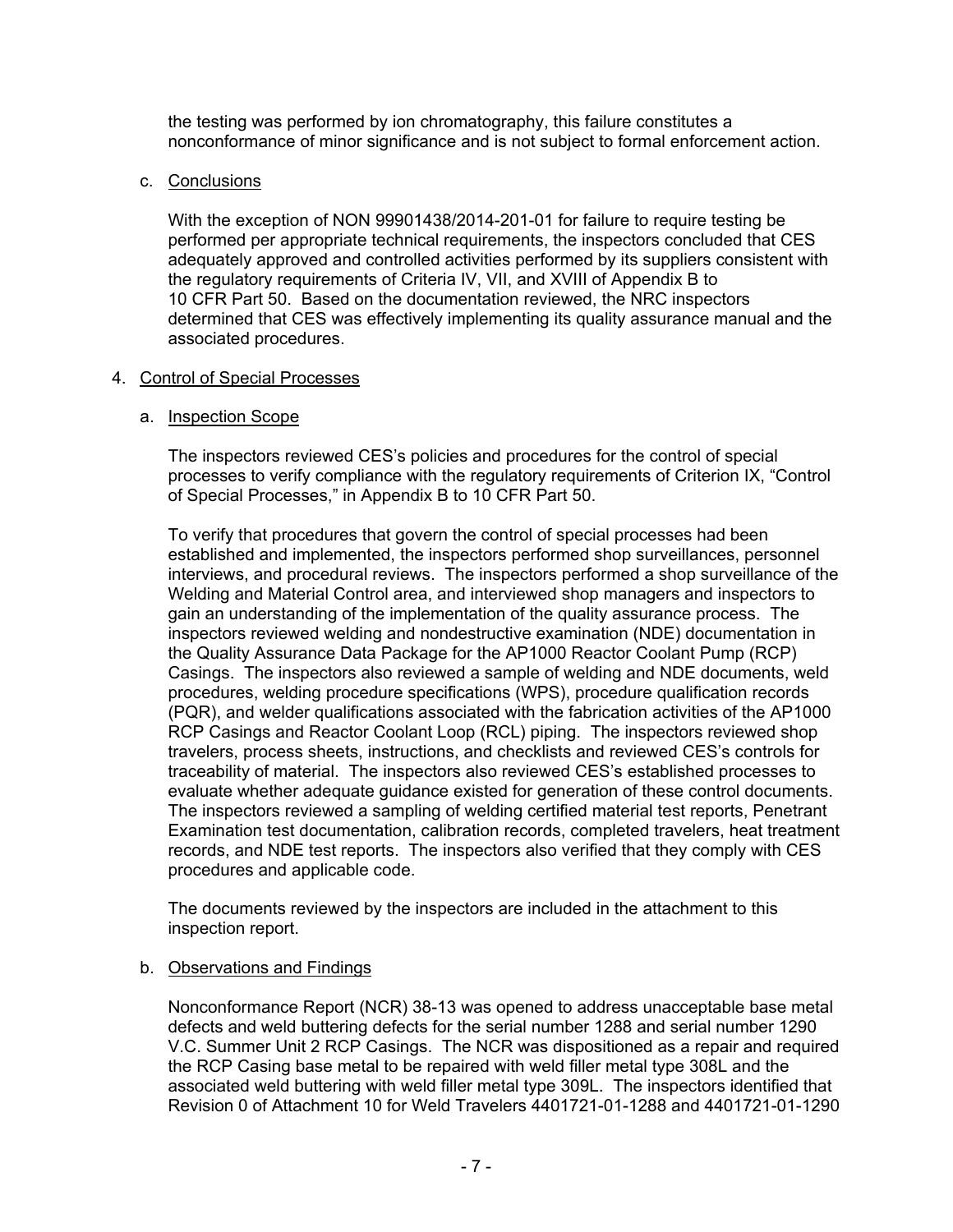for the serial number 1288 and 1290 RCP casings, respectively, identified the weld type as base metal repair, but the repair filler material was identified as type 309L. The inspector noted that the weld traveler should have identified the type of repair as weld buttering repair (type 309L) and not base metal repair (308L). The two RCP casings had been shipped to the customer and accepted for use. CES opened Discrete Issue/Suggestion for Improvement 100008319 for "Discrepancy in Weld Travelers from typo," and evaluated the deviation for 10 CFR Part 21 reportability. CES verified that the discrepancy was a transcription error and that the weld repair performed was on the buttering with the correct weld filler.

In addition, Attachment 8 of Traveler 4401721-01-1290 for RCP casing serial number 1290 required dimensional inspections of the weld buttering buildup. One dimension of the raised lip of the buttering specified a dimensional range of 0.085–0.090 inches. The recorded dimension was 0.90 inches. The RCP casing had been shipped to SCE&G and accepted for use. CES verified that the actual dimension was 0.090 inches and was within the acceptable range. These issues constitute nonconformances of minor significance and are not subject to formal enforcement action.

### c. Conclusions

The inspectors determined that the implementation of CES's programs for control of special processes were consistent with the regulatory requirements in Criterion IX, "Control of Special Processes," of Appendix B to 10 CFR Part 50.

### 5. Control of Measuring and Test Equipment

#### a. Inspection Scope

The inspectors reviewed CES's policies and procedures for measuring and test equipment (M&TE) to verify compliance with the regulatory requirements of Criterion XII, "Control of Measuring and Test Equipment," in Appendix B to 10 CFR Part 50. The NRC inspectors performed a visual inspection of M&TE, including those used during the fabrication of the AP1000 reactor coolant pump casings and reactor coolant loop piping. The M&TE was inspected for the appropriate identification markings indicating the M&TE identification number, calibration date, calibration due date, and name of person that performed the last calibration. The inspectors compared the M&TE identification markings on the equipment to the tracking database and the M&TE sign-out and usage sheet used by CES for proper handling, storage, and control.

The inspectors reviewed a sample of calibration certificates and verified that the M&TE was calibrated using procedures traceable to known industry standards. The inspectors reviewed M&TE records to ensure they included the as-found and as-left conditions, required accuracy, calibration results, calibration standards, calibration dates, and calibration due dates. The inspectors also reviewed four CES nonconformance reports (NCRs) related to M&TE found to be out of calibration. The inspectors reviewed CES's actions taken to verify that the out of calibration equipment did not affect previous inspection or test results, and that the devices found out of calibration were repaired or replaced.

The documents reviewed by the inspectors are included in the attachment to this inspection report.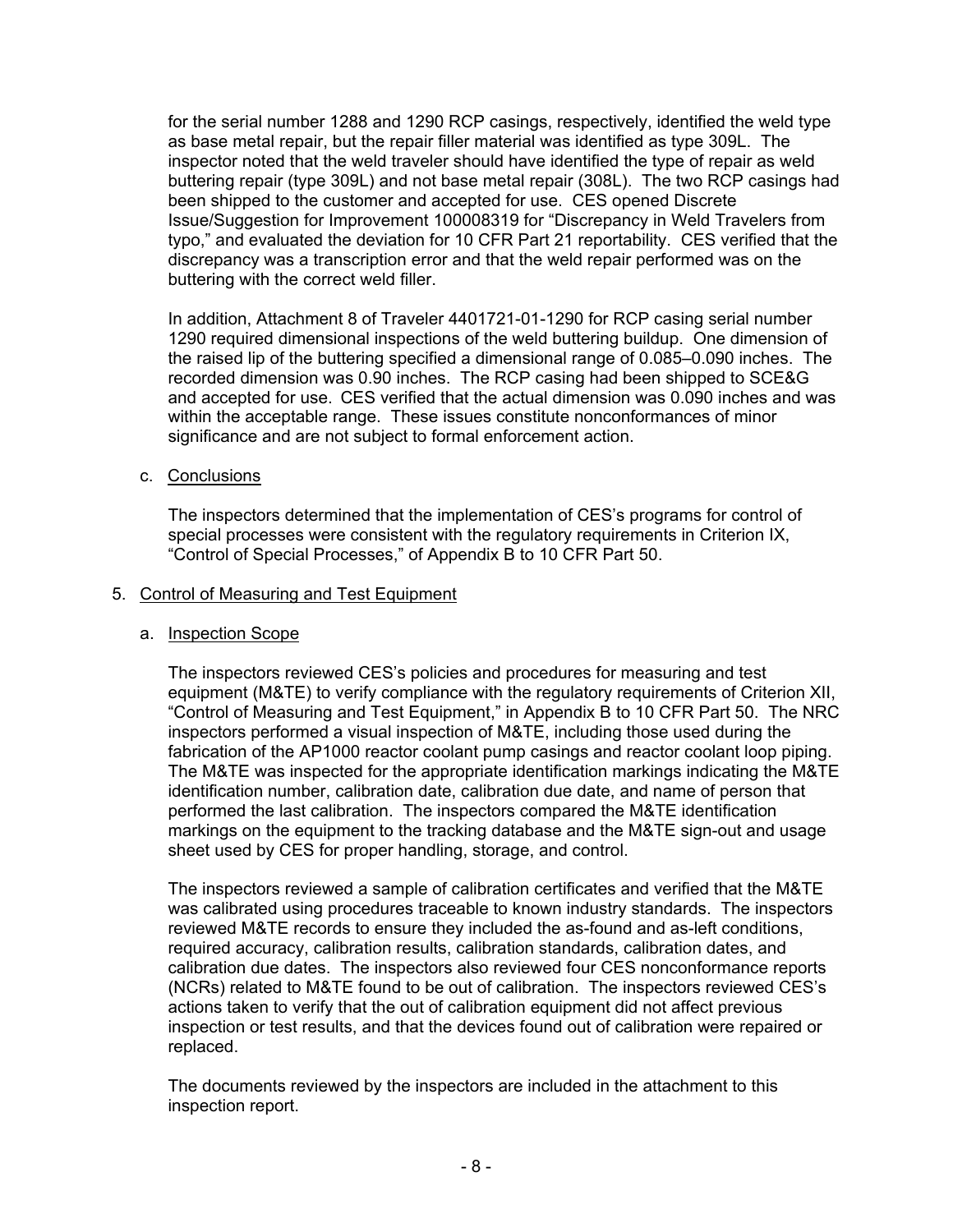## b. Observations and Findings

No findings of significance were identified.

### c. Conclusions

Based on the sample of documents reviewed, and activities observed, the inspectors determined that CES is implementing its policies and procedures associated with the control of measuring and test equipment. No findings of significance were identified.

### 6. Nonconformance/Corrective Action Program

### a. Inspection Scope

The inspectors reviewed CES's policies and procedures governing control of nonconforming components and corrective actions to verify compliance with Criterion XV, "Nonconforming Materials, Parts, or Components," and Criterion XVI, "Corrective Action," of Appendix B to 10 CFR Part 50. The inspectors reviewed CES's documented conditions adverse to quality such as corrective action reports, NCRs, and Discrete Issue/Suggestion for Improvements. In addition, the inspectors conducted several interviews of CES's management and technical staff about the evaluation of nonconforming components and corrective actions. The inspectors also verified that CES's nonconformance process provides guidance to evaluate nonconformances for reportability under CES's 10 CFR Part 21 program.

The documents reviewed by the inspectors are included in the attachment to this inspection report.

## b. Observations and Findings

The inspectors reviewed a sample of customer and internal audit reports to verify that audit findings are adequately assessed and entered into either the nonconformance or corrective action program. The inspectors identified that both the 2013 NUPIC audit and 2013 CES internal audit identified issues with CES's supplier audit practices, which allow the use of commercial calibration services for safety-related applications without dedicating. CES opened a Discrete Issue/Suggestion for Improvement Report to address the NUPIC finding and revised procedure CGQP 7.0; however, they did not revise procedure CGQP 18.0 nor conduct an extent of condition to determine the effect of using the commercially calibrated equipment on basic components, including items that had shipped. CES took immediate corrective action to address the revision to CGQP-18.0 and opened Discrete Issue/Suggestion for Improvement Report 100009233. This issue is identified as NON 99901438/2014-201-02.

## b. Conclusions

With the exception of NON 99901438/2014-201-02 for failure to promptly identify and correct a condition adverse to quality related to the use of commercially calibrated equipment for safety-related applications, the inspectors determined that the implementation of CES's programs for control of nonconforming material, parts, or components and corrective action were consistent with the regulatory requirements in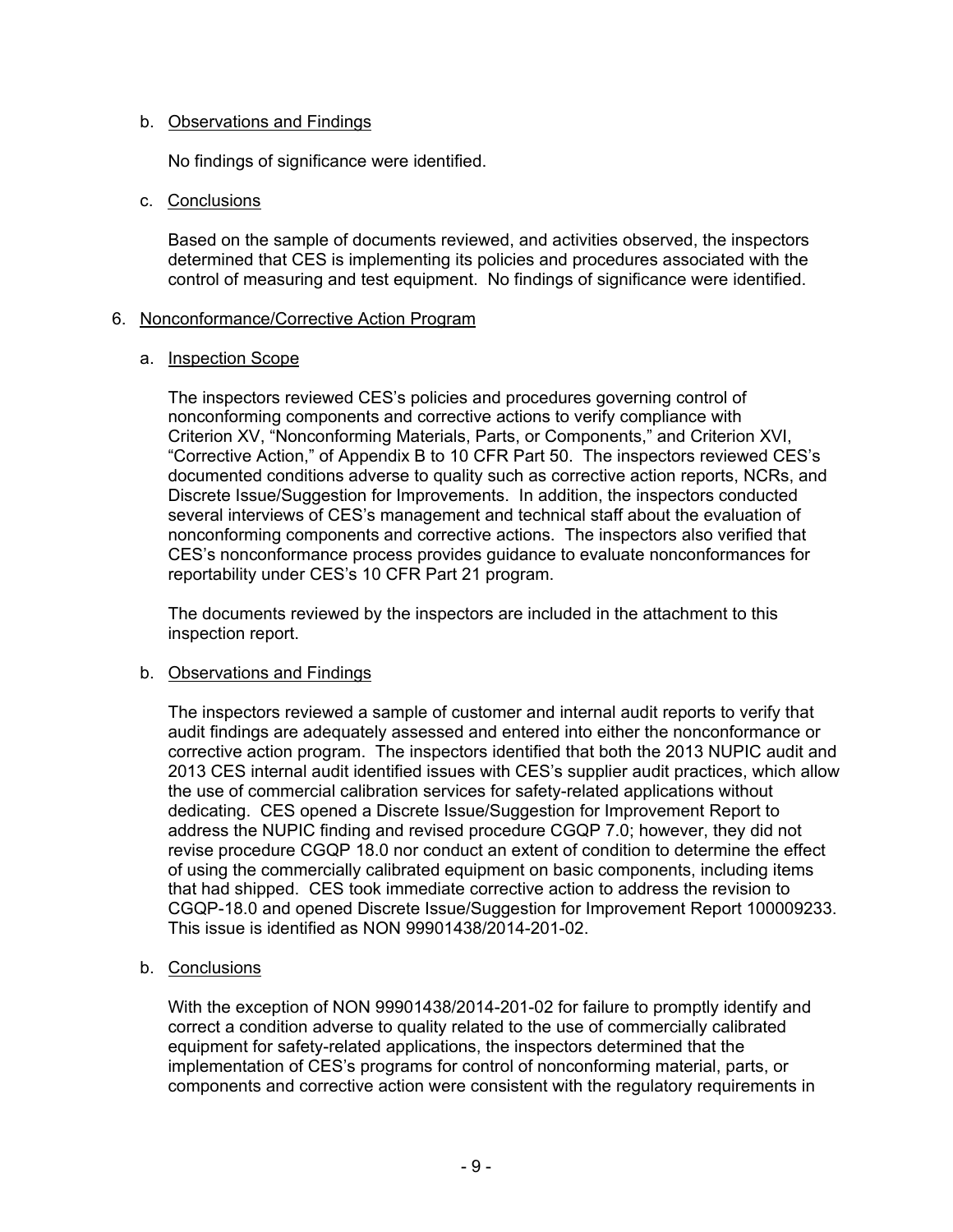Criterion XV, "Nonconforming Materials, Parts, or Components," and with Criterion XVI, "Corrective Action," of Appendix B to 10 CFR Part 50.

## 7. Entrance and Exit Meetings

On April 28, 2014, the inspectors discussed the scope of the inspection with Mr. Gregg Auld, President of CES, and other members of CES management and staff. On May 2, 2014, the inspectors presented the inspection results and observations during an exit meeting with Mr. Auld and other CES personnel. The attachment to this report lists the attendees of the entrance and exit meetings, as well as those individuals whom the NRC inspection team interviewed.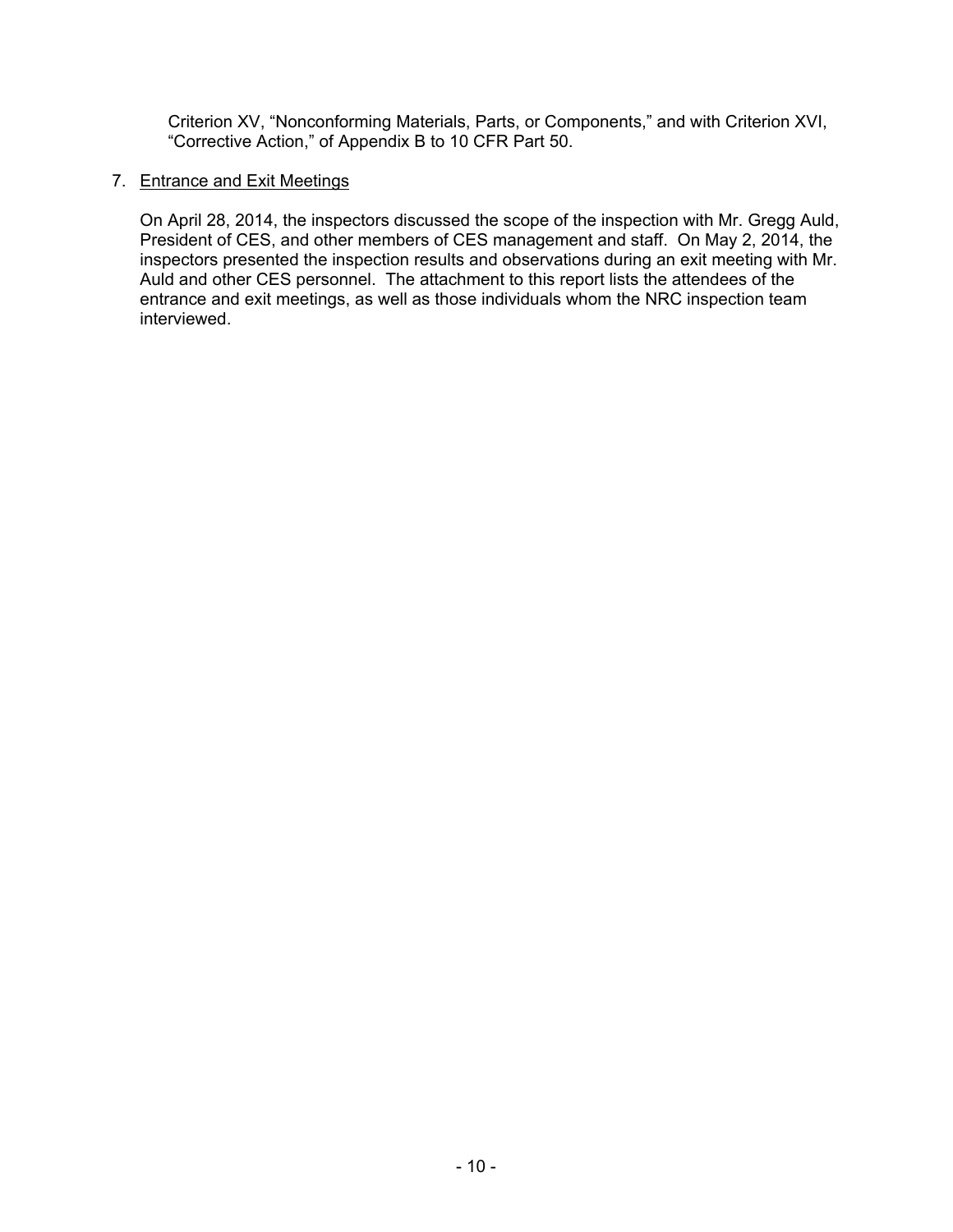## **ATTACHMENT**

## **1. ENTRANCE/EXIT MEETING ATTENDEES**

| <b>Name</b>                  | <b>Title</b>                                          | <b>Affiliation</b> | <b>Entrance</b> | <b>Exit</b>  | Interviewed |
|------------------------------|-------------------------------------------------------|--------------------|-----------------|--------------|-------------|
| S. Crane                     | <b>Inspection Team</b><br>Leader                      | <b>NRC</b>         | X               | X            |             |
| M. Anderson                  | <b>Inspection Team</b><br>Member                      | <b>NRC</b>         | $\mathsf{X}$    | $\mathsf{X}$ |             |
| A. Belen                     | <b>Inspection Team</b><br>Member                      | <b>NRC</b>         | X               | $\sf X$      |             |
| E. Reichelt                  | <b>Inspection Team</b><br>Member                      | <b>NRC</b>         | X               | $\mathsf{X}$ |             |
| P. Carman                    | <b>Inspection Team</b><br>Member                      | <b>NRC</b>         | X               | $\sf X$      |             |
| Gregg Auld                   | President                                             | <b>CES</b>         | X.              | $\mathsf{X}$ |             |
| <b>Charles Ginn</b>          | QA Manager                                            | <b>CES</b>         | $\mathsf{X}$    | $\mathsf{X}$ | X           |
| Thomas Franchuk Jr           | <b>QA Engineer</b>                                    | <b>CES</b>         | $\mathsf{X}$    | $\sf X$      | X           |
| <b>Robert Miller</b>         | <b>QA Engineer</b>                                    | <b>CES</b>         | $\mathsf{X}$    | X            | X           |
| <b>Walt Garris</b>           | <b>Project Engineer</b>                               | <b>CES</b>         | $\mathsf{X}$    |              | X           |
| Luis Yepez                   | Welding<br>Engineering<br>Manager                     | <b>CES</b>         | X               | X            | X           |
| Jared Hilton                 | <b>Manager Shop</b><br>Operations                     | <b>CES</b>         | X               | $\mathsf{X}$ | X           |
| Katie Vang                   | Document<br>Control<br>Administrator                  | <b>CES</b>         | X               | $\mathsf{X}$ |             |
| Jeff Grogg                   | <b>Quality Control</b>                                | <b>CES</b>         |                 | $\mathsf{X}$ | X           |
| <b>Scott Carver</b>          | <b>APM</b>                                            | <b>CES</b>         |                 | X            | X           |
| <b>Chester Rodriguez III</b> | <b>NND Quality</b><br>Systems<br>Engineer             | SCE&G              | $\mathsf{X}$    | X            |             |
| <b>Steve Hamilton</b>        | <b>Senior Vice</b><br>President<br><b>QEHS&amp;CI</b> | <b>WEC</b>         | X               |              | X           |

## **2. INSPECTION PROCEDURES USED:**

IP 43002, "Routine Inspections of Nuclear Vendors" dated July 15, 2013.

IP 36100, "Inspection of 10 CFR Part 21 and Programs for Reporting Defects and Noncompliance" dated February 13, 2012.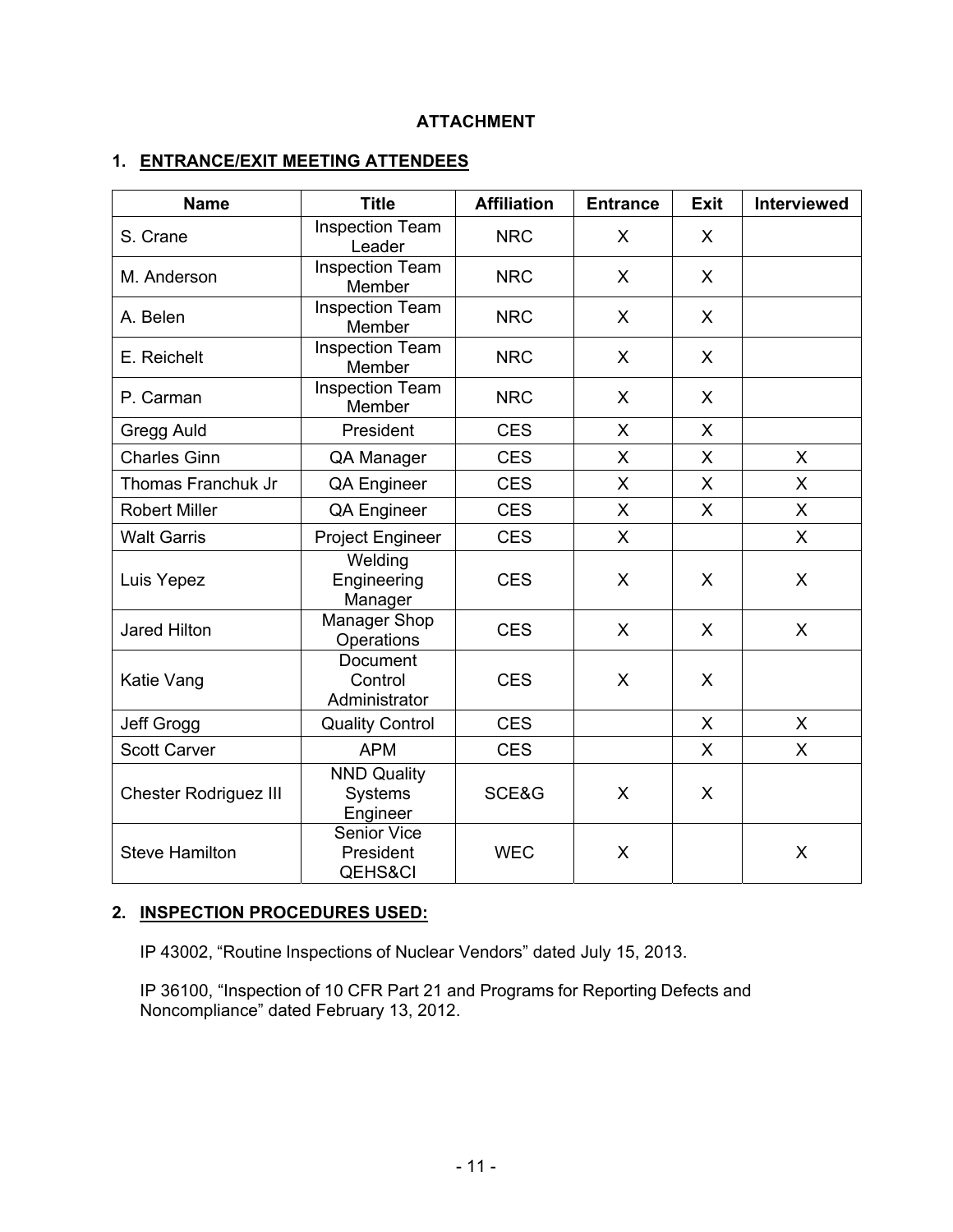## **3. ITEMS OPENED, CLOSED, AND DISCUSSED:**

| <b>Item Number</b>          | Status | <u>Type Description</u> | <b>Applicable ITAAC</b> |
|-----------------------------|--------|-------------------------|-------------------------|
| 99901438/2014-201-01 Opened |        | NON Criterion IV        | N/A                     |
| 99901438/2014-201-02 Opened |        | NON Criterion XVI       | N/A                     |

## **4. INSPECTIONS, TESTS, ANALYSES, AND ACCEPTANCE CRITERIA:**

 The U.S. Nuclear Regulatory Commission (NRC) inspectors identified the following inspections, tests, analyses, and acceptance criteria (ITAAC) listed below related to components being fabricated by Carolina Energy Solutions. At the time of the inspection, installation of AP1000 1-inch special bore bosses, wide and narrow range thermowell bosses, and pressurizer spray half cap scoop components on the reactor coolant loop (RCL) piping spool pieces was completed for V.C. Summer Unit 2 and Vogtle Unit 3. CES was also involved in buttering of the reactor coolant pump (RCP) suction casing to dilute the sulfur content in the base material for V.C. Summer Unit 2 and Vogtle Units 3 and 4. For the ITAAC listed below, the NRC inspection team reviewed CES's quality assurance controls in the areas of special processes; control of measuring and test equipment; nonconforming materials, parts, and components; and corrective actions. The ITAAC's design commitment referenced below are for future use by the NRC staff during the ITAAC closure process; the listing of these ITAAC design commitments does not constitute that they have been met and closed. The NRC inspection team did not identify any findings associated with the ITAAC identified below.

| Appendix C from the Combined<br>License for Vogtle Units 3 and 4<br>and V.C. Summer Unit 2 | No. 13 | 2.1.02.02a |
|--------------------------------------------------------------------------------------------|--------|------------|
| Appendix C from the Combined<br>License for Vogtle Units 3 and 4<br>and V.C. Summer Unit 2 | No. 14 | 2.1.02.02b |
| Appendix C from the Combined<br>License for Vogtle Units 3 and 4<br>and V.C. Summer Unit 2 | No. 15 | 2.1.02.03a |
| Appendix C from the Combined<br>License for Vogtle Units 3 and 4<br>and V.C. Summer Unit 2 | No. 16 | 2.1.02.03b |

## 5. DOCUMENTS REVIEWED:

Policies and Procedures

- Quality Assurance Program Manual, Revision 6, dated February 22, 2013
- ASME Quality Assurance Manual, Revision 2, dated April 25, 2013
- CES Welding Procedures Manual, Revision 11, dated January 16, 2014
- CGQP-2.1, "Control of Welding Control Procedures, General Welding Standards, Weld Procedure Specifications (CES WPS), Procedure Qualification Records (CES PQR)," Revision 0, dated June 19, 2012
- CGQP-3.0, "Design Control," Revision 0, dated June 19, 2012
- CGQP-3.1, "CES Equipment and Process Functional Specifications," Revision 0, dated June 19, 2012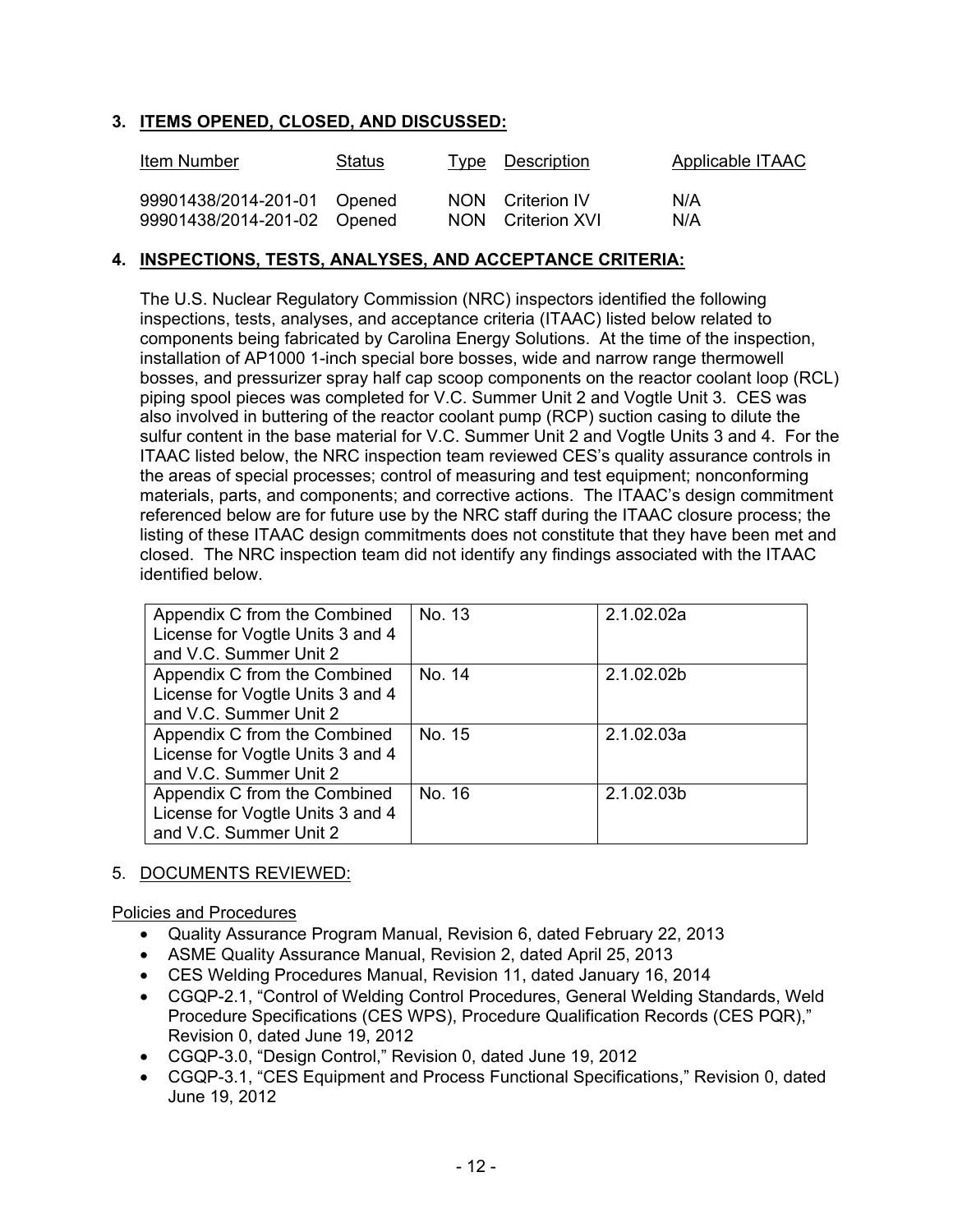- CGQP-4.0, "Procurement Document Control," Revision 1, dated January 11, 2013
- CGQP-7.0, "Control of Purchased Material, Equipment and Services," Revision 2, dated March 15, 2013
- CGQP-7.1, "Procurement, Receipt, Storage, and Issuance of ASME III Subsection NCA-3800 Weld Materials, Revision 0, dated June 19, 2012
- CGQP-8.1, "Process Traveler," Revision 1, dated January 11, 2013
- CGQP-9.0, "Training, Qualification, Examination, and Certification of NDE, Inspection and Testing Personnel in Accordance with SNT-TC-1A and CP-189," Revision 0, dated June 19, 2012
- CGQP-9.6, "Visual Examination of Welds," Revision 0, dated January 13, 2012
- CGQP-9.7, "Solvent Removable Liquid Penetrant Examination and Acceptance Standards for Welds, Base Materials, and Cladding (50°F - 125°F)," Revision 0, dated January 13, 2012
- CGQP-9.14, "Visual Acuity Examinations," Revision 1, dated January 11, 2013
- CGQP-10.0, "Inspection," Revision 1, dated January 11, 2013
- CGQP-12.0, "Control of Measuring and Test Equipment," Revision 1, dated January 11, 2013
- CGQP-15.0 "Nonconforming Items", Revision 0, dated June 19, 2012
- CGQP-16.0 "Corrective Action Process (CAP) & Stop Work Policy", Revision 0, dated June 19, 2012
- CGQP-16.1 "10 CFR 21 Notification," Revision 0, dated June 19, 2012
- CGQP-16.2 "Root Cause Analysis (RCA)," Revision 0, dated June 19, 2012
- CGQP-16.3 "Apparent Cause Analysis (ACA)," Revision 1, dated January 11, 2013
- CGQP-17.0 "Quality Records," Revision 0, dated June 19, 2012

## Purchase Orders

- PO 4500380163 Weldstar Company PO for ER 308L  $(3/32$  Dia.) and 1/8 Dia.
- PO 4500436283 to Transcat, dated May 22, 2012
- PO 4500439491 to CMI, dated June 22, 2012
- PO 4500443066 to Weldstar, dated July 27, 2012
- PO 4500443207 for AP1000 Reactor Coolant Pump (RCP) Casing Suction Nozzle Weld Buttering (S/N 1290)
- PO 4500446817 to NewCo for PT developer, solvent, penetrant dated August 31, 2012
- PO 4500452677 to Lincoln Electric PO for ER309L (.045 Dia.)
- PO 4500465725, dated March 1, 2013, to Exelon power labs for calibration services
- PO 4500616742 to DuBose National Energy Service Inc, dated September 18, 2013
- PO 4500618184 to RJ Lee Group Inc, dated October 3, 2013
- PO 4500619362 to NSL Analytical Services, Inc., dated October 16, 2013
- PO. 4500435847 Purchase order from Westinghouse to CES for the installation of thermowell boss and pipe scoop components in the AP1000 reactor coolant piping for Vogtle Unit 3 and Vogtle Unit 4, May 17, 2012
- PO. 4500435880 Purchase order from Westinghouse to CES for the installation of thermowell boss and pipe scoop components in the AP1000 reactor coolant piping for V.C. Summer Unit 2 and Unit 3, May 17, 2012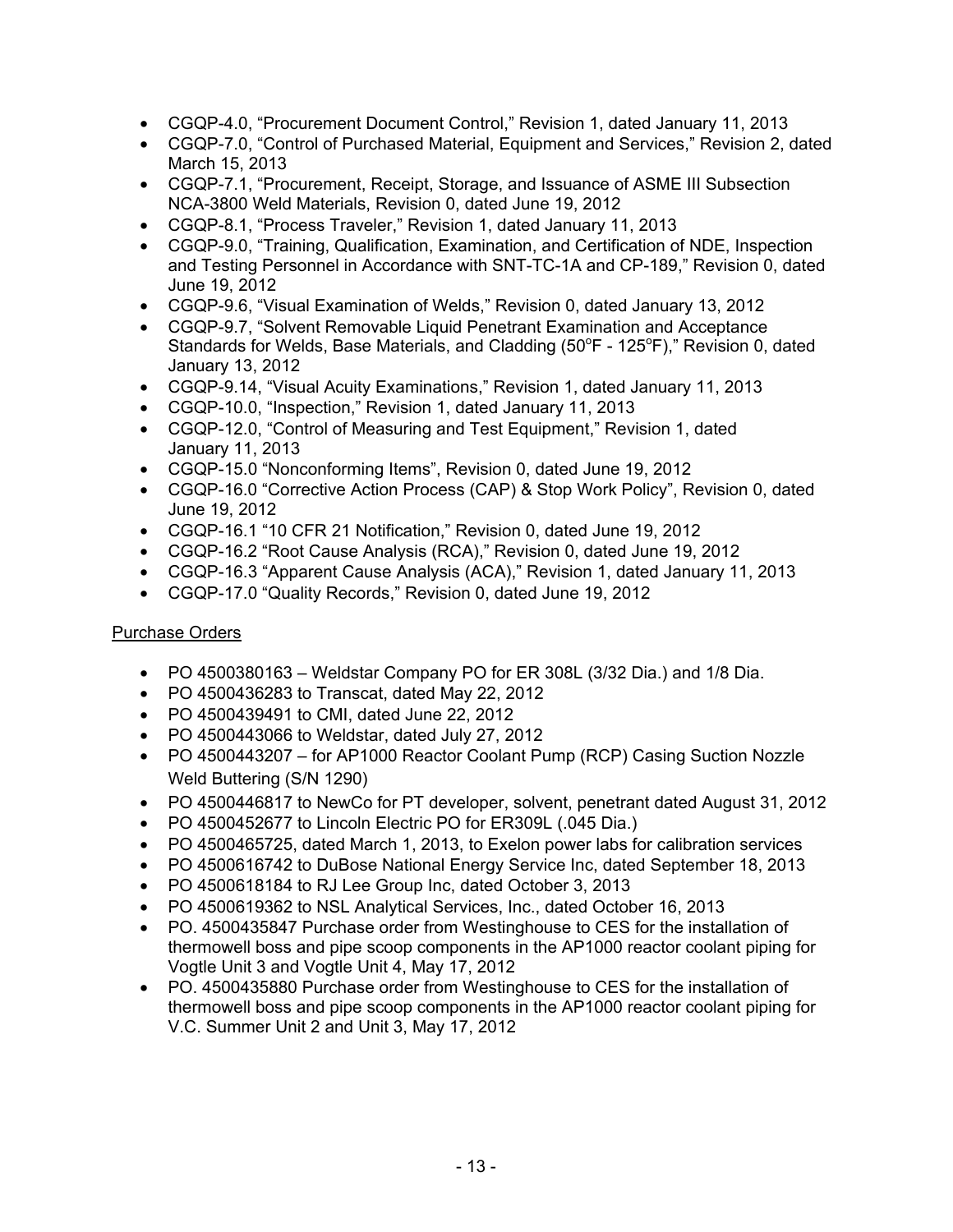# **Audits**

- Internal Audit Performed by Global QA Inc, dated January 21, 2013
- Internal Audit Performed by Global QA Inc, dated January 3, 2014
- NIAC Audit 18072 of Mistras Group Inc, issued April 2013
- NIAC Audit 17012 of Dubose National Energy Services, issued July 2012
- NIAC Audit 17107 of Exelon Power Labs in Madison PA issued February 2012
- NIAC Audit 17195 of Exelon Power Labs in Coatesville, PA, issued January 2012
- NIAC Audit 18044 of Weldstar Company, issued March 2012
- NIAC Audit 19045 of Applied Technical Services, dated January 2014
- NIAC Audit 19117 of WEC Carolina Energy Solutions, issued March 2014
- Notification of Vendor/Supplier Approval for Applied Technical Services, dated February 28, 2014
- Notification of Vendor/Supplier Approval for Exelon Power Labs, dated April 5, 2012
- Notification of Vendor/Supplier Approval for Exelon Power Labs, dated February 29, 2012

# Miscellaneous Documents

- APP-MP01-M2-001, "AP1000 Reactor Coolant Pump Design Specification," Revision 3, March 1, 2012
- APP-PL01-V6-001, "Drawing -AP1000 Primary Coolant Loop Piping Spool Pieces Hot Leg," Revision 5, June 20, 2012
- APP-PL01-V6-004, "Drawing -AP1000 Primary Coolant Loop Details Section Views," Revision 3, June 20, 2012
- APP-PL01-V6-005, "Drawing -AP1000 Primary Coolant Loop Piping Spool Pieces Cold Leg," Revision 0, June 20, 2012
- APP-PL01-Z0-201, "Reactor Coolant Loop Piping Fabrication Specification Including Welding," Revision 1, January 4, 2010
- APP-PL01-Z0-201, "Reactor Coolant Loop Piping Fabrication Specification Including Welding," Revision 1
- APP-PY72-V8-001, "Drawing -AP1000 RCS Hot and Cold Leg RTD Thermowell Installation," Revision 1, June 20, 2012
- APP-VW20-Z0-090 AP1000 Filler Metal Specification SFA-5.9 Class ER308L/EC308L Bare Stainless Steel Material for GTAW, PAW, or GMAW of ASME Section III Applications
- APP-VW20-Z0-091 AP1000 Filler Metal Specification SFA-5.9 Class ER309L/EC309L Bare Stainless Steel Material for GTAW, PAW, or GMAW of ASME Section III Applications
- ASL dated April 25, 2014
- ASL dated July 17, 2012
- Attachment 8 Dimensional check on weld buttering of S/N1290
- CAQ Corrective Action Report
- CES Project 4401721-01 AP1000 Reactor Coolant Pump (RCP) Casing Suction Nozzle Weld Buttering (S/N 1288)
- CES Project 4401721-02 AP1000 Reactor Coolant Pump (RCP) Casing Suction Nozzle Weld Buttering (S/N 1290)
- CMTR from Arcos (Weldstar Company) for 3/32 Dia.
- CMTR from Lincoln Electric Company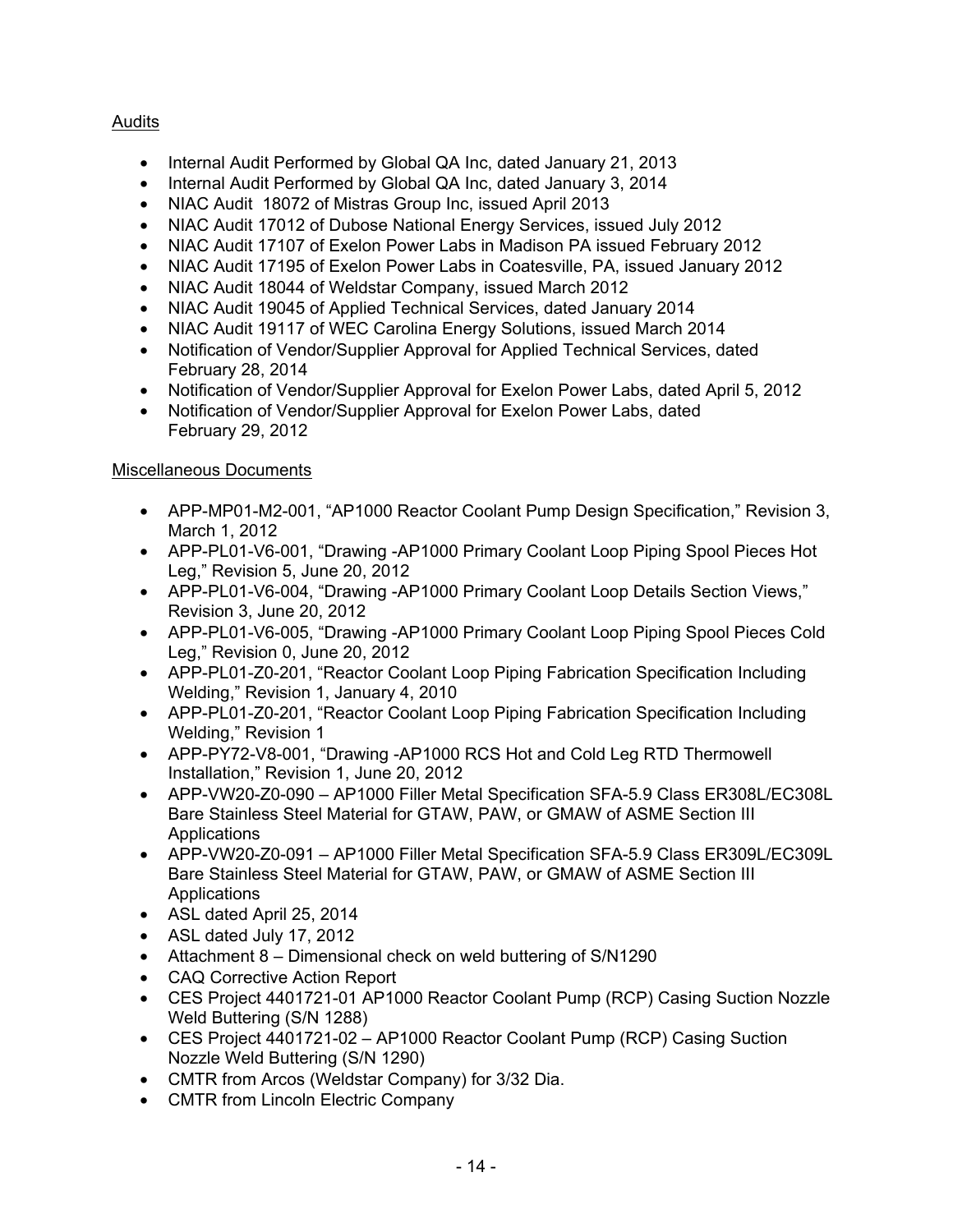- Cooper Nuclear Station "Service Water Discharge Piping Master Project File for 4402082"
- CWPS-8-8-TS-A01 Rev. 1 WPS for Repair Welding
- CWPS-8-8-TS-A-01, "WEC Carolina Energy Solutions, LLC ASME Section IX Welding Procedure Specification," Revision 1, March 6, 2012
- M&TE Equipment ID: CES-M02, CES-M03, CES-M026, CES-M037, CES-M038, CES-M055, CES-M060, CES-M078, CES-M083
- Multiple Weld Data Card Traveler No. 4401721-01-1288 Attachment 9 Revision 0
- Multiple Weld Data Card Traveler No. 4401721-01-1288 Attachment 10 Revision 0
- Multiple Weld Data Card Traveler No. 4401721-01-1290 Attachment 9 Revision 0
- Multiple Weld Data Card Traveler No. 4401721-01-1290 Attachment 10 Revision 0
- NSL Lab Reports 260968, dated October 23, 2013
- Part 21 Posting, Revision 2, dated April 15, 2014
- PI-4401541-01, AP-1000 RCL Piping: Installation of Thermowell Boss and Pipe Scoop Components, Revision 3, dated February 22, 2013
- PI-4401704-01, "AP-1000 RCL Piping: Installation of Thermowell Boss and Pipe Scoop components- Vogtle Unit 3," Revision 3
- PI-4401705-01, "AP-1000 RCL Piping: Installation of Thermowell Boss and Pipe Scoop components- Vogtle Unit 4," Revision 0, April 8, 2014
- PI-MUULT-EM-SC-114 Welding Power Supply ID # 6806773 Maintenance Records
- PQP-4401541-01, "Project Quality Plan RCL Piping Vogtle Unit 4," Revision 0, March 18, 2012
- Procurement Advisory Request (PAR) 4500443207-021-C dated 03/28/2014 Westinghouse response to NCR-38-13 for RCP Pump Casings (S/N-1288 and 1290)
- Project instruction (PI)-4401541-01, "AP-1000 RCL Piping: Installation of Thermowell Boss and Pipe Scoop components- VC Summer Unit 2," Revision 3, February 22, 2013
- Project Quality Plan (PQP) 4401541-01, "Project Quality Plan RCL Piping VC Summer Unit 2," Revision 3, September 11, 2012
- PT0021 PT-0037 PT report of S/N1288
- $\bullet$  PT0021 PT-0037 PT report of S/N1290
- Receipt Inspection Report for V.C. Summer Unit 2 Reactor Coolant Loop Piping for PO 4500435880, May 23, 2013
- Receipt Inspection Report for Vogtle Unit 3 Reactor Coolant Loop Piping, June 14, 2013
- Report, "2013 Annual Quality Assurance Assessment Report", dated January 28, 2014
- Report, "CAPs Data Analysis / Breakdown part of 2012/2013 for 2014 Report"
- RJ Lee Group Test Report for PO 4500618184, rev 1 , dated October 22, 2013
- Vogtle "RCL Piping Master Project File for 4401704"
- VSG-PL01-Z5-009, "Appendix 3 Technical Requirements for the Installation of the Bosses and Scoops into the Reactor Coolant Piping (PL01) for V.C. Summer Units 2 and 3," Revision 0, April 27, 2012
- VT Report 4401721-VT-0013 VT report reviewing excavations of all indications a PT was performed and no indications were found. Sketch of the indications were provided. In accordance with NCR-38-13
- VT Report 4401721-VT-0016 VT report reviewing excavations of all indications a PT was performed and no indications were found. Sketch of the indications were provided. In accordance with NCR-38-13. S/N 1288
- Welder Qualification Data Sheets for four welders
- WT-4401541-10, "Weld Process Traveler for Weld No. 10 for VC Summer Unit 2," Revision 0, October 16, 2012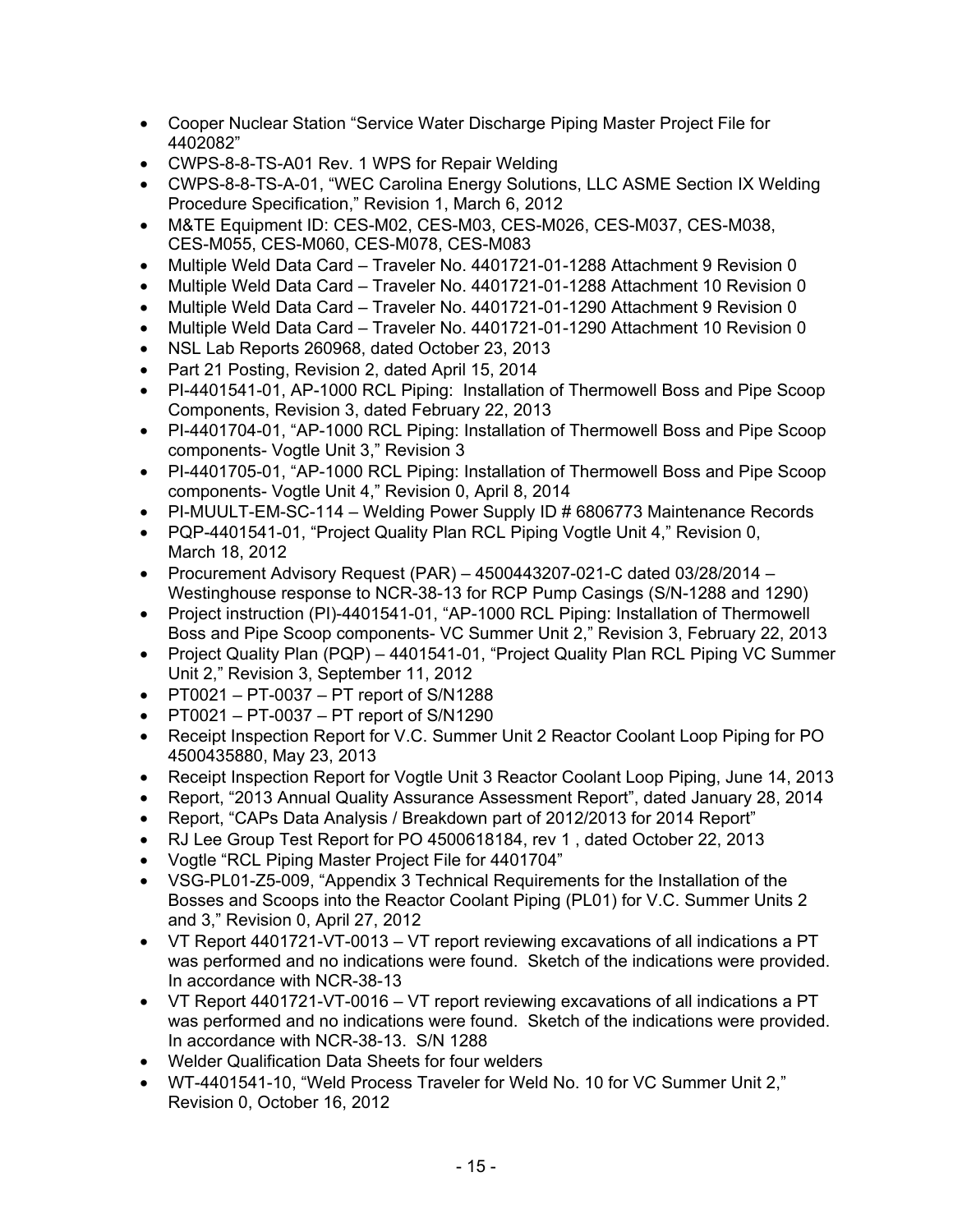- WT-4401541-20, "Weld Process Traveler for Weld No. 20 for VC Summer Unit 2," Revision 0, October 16, 2012
- QA Data Package

## Certificates of Calibration

- CMI Certificate of Calibration 1000300562
- CMI Certificate of Calibration 1000300565
- CMI Certificate of Calibration 1000319988
- CMI Certificate of Calibration 1000319990
- CMI Certificate of Calibration 1000319991
- CMI Certificate of Calibration 1000317398
- Certificate of Calibration # 0010806816 for Clamp On Amp Meter Fluke Model 337, CES-M02, dated February 13, 2014
- Certificate of Calibration # 0010750757 for Clamp On Amp Meter Fluke Model 337, CES-M02, dated March 12, 2014
- Certificate of Calibration # 1000314299 for Clamp On Amp Meter Fluke Model 337, CES-M02, dated March 20, 2012
- Certificate of Calibration # CES-M03-120913 for Brown & Sharpe Dial Calipers, CES-M03, dated December 9, 2013
- Certificate of Calibration for Brown & Sharpe Dial Calipers, CES-M03, dated March 28, 2013
- Certificate of Calibration for Brown & Sharpe Dial Calipers, CES-M03, dated June 4, 2012
- Certificate of Calibration # CES-M026-120913 for Mitutoyo Outside Micrometer 1"-2", CES-M026, dated December 9, 2013
- Certificate of Calibration for Mitutoyo Outside Micrometer 1"-2", CES-M026, dated October 10, 2013
- Certificate of Calibration # 0010806820 for Thermometer Fluke 51 II, CES-M037, dated February 13, 2014
- Certificate of Calibration # 1000319990 for Thermometer Fluke 51 II, CES-M037, dated June 27, 2013
- Certificate of Calibration # 0010806817 for Thermometer Fluke 51 II, CES-M038, dated February 13, 2014
- Certificate of Calibration # 0010750750 for Thermometer Fluke 51 II, CES-M038, dated March 12, 2013
- Certificate of Calibration # 1000319991 for Thermometer Fluke 51 II, CES-M038, dated June 27, 2012
- Certificate of Calibration # 0010793774 for 4" Thermometer Model TI.30, CES-M055, dated December 22, 2013
- Certificate of Calibration # 0010731596 for 4" Thermometer Model TI.30, CES-M055, dated December 3, 2012
- Certificate of Calibration # 0010764770 for Mitutoyo Digital Protractor, CES-M060, dated June 20, 2012
- Certificate of Calibration # 0010732830 for Mitutoyo Digital Protractor, CES-M060, dated December 11, 2012
- Certificate of Calibration # 0010785632 for Starrett Dial Calipers, CES-M078, dated October 23, 2013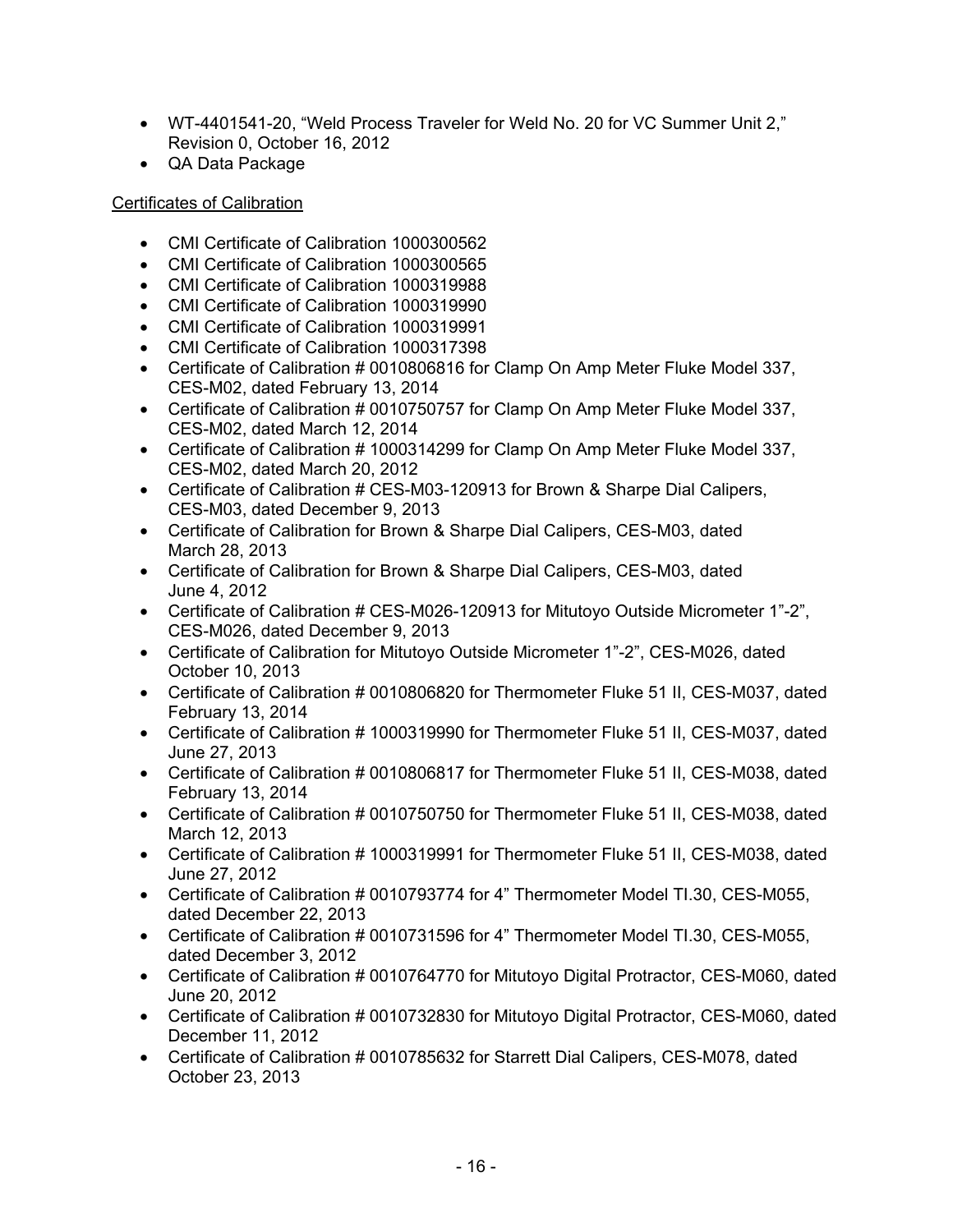- Certificate of Calibration # 0010809944 for McDaniel Pressure Gage, CES-M083, dated March 3, 2014
- Certificate of Calibration # 0010799428 for McDaniel Pressure Gage, CES-M083, dated January 12, 2014
- Certificate of Calibration # 0010760399 for Craftsman Torque Wrench, CES-M07, dated May 21, 2013
- Certificate of Calibration # 1000319988 for Craftsman Torque Wrench, CES-M07, dated June 27, 2012
- Certificate of Calibration # 0010760400 for Craftsman Torque Wrench, CES-M040, dated May 21, 2013
- Certificate of Calibration # 1000319992 for Craftsman Torque Wrench, CES-M040, dated June 27, 2012
- Certificate of Calibration # 0010760411 for K-D Tools Torque Wrench, CES-M040, dated June 27, 2012

Nonconformance Reports

- NCR 06-13
- NCR 07-13
- NCR 16-13
- NCR 17-13
- NCR 18-13
- NCR 22-13
- NCR 23-13
- NCR 24-13
- NCR 27-13
- NCR 28-13
- NCR 29-13
- NCR 31-13
- NCR 38-13
- NCR 46-13
- NCR 47-13
- NCR 49-12
- NCR 57-12
- NCR 58-12
- NCR 59-12
- NCR 68-12
- NCR 69-12
- NCR 70-12
- NCR 71-12
- NCR 72-12
- NCR 73-12
- NCR-16-13
- NCR-17-13
- NCR-18-13
- NCR-22-13
- NCR-28-13
- NCR-57-12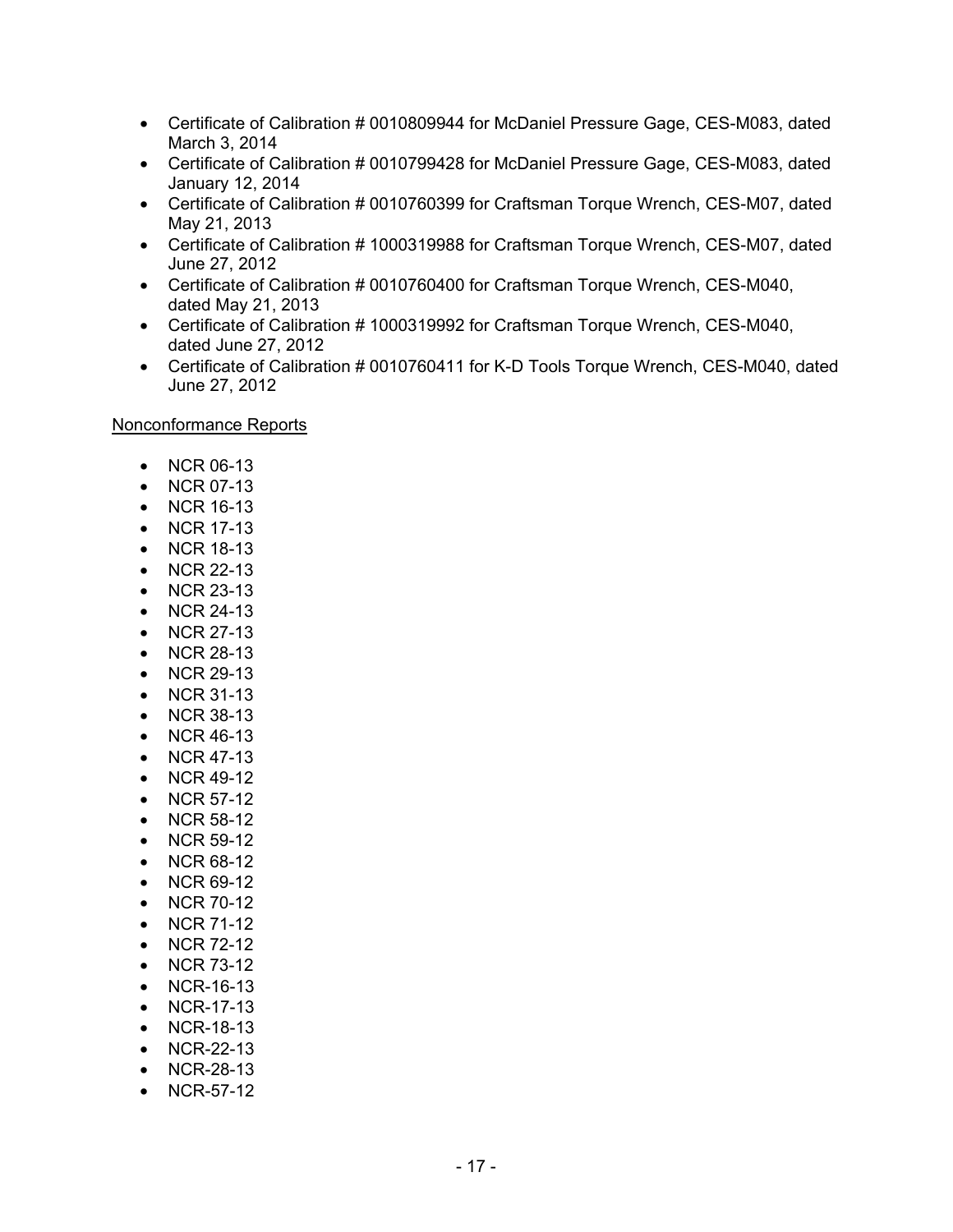- NCR-58-12
- NCR-59-12
- NCR-4401705-02
- NCR 4401721-01
- NCR 4401721-02
- NCR 4401722-03
- NCR-440541-01

#### Issue Reports

- IR-12-311-M031
- IR-13-007-M019
- IR-13-022-M031
- IR-13-074-P001
- IR-13-128-M044
- IR-13-134-M037
- IR-13-278-P001
- IR-13-296-M006
- IR-13-298-M023
- IR-14-035-M001
- IR-14-035-M001.01

### Discrete Issue/Suggestion for Improvements

- 100009893
- 100006641
- 100009233
- 100009788
- 100009807
- 100008123
- 100008142
- 100008100
- 100008319

#### Procedure Qualification Records

- 062 Revision 3
- 600 Revision 4
- 063

## Weld Travelers

- 4401721-01-1288 Attachment  $1 6$
- 4401721-01-1288 Attachment 9 and 10
- 4401721-01-1288 Weld Map RCP 1288 Attachment 7